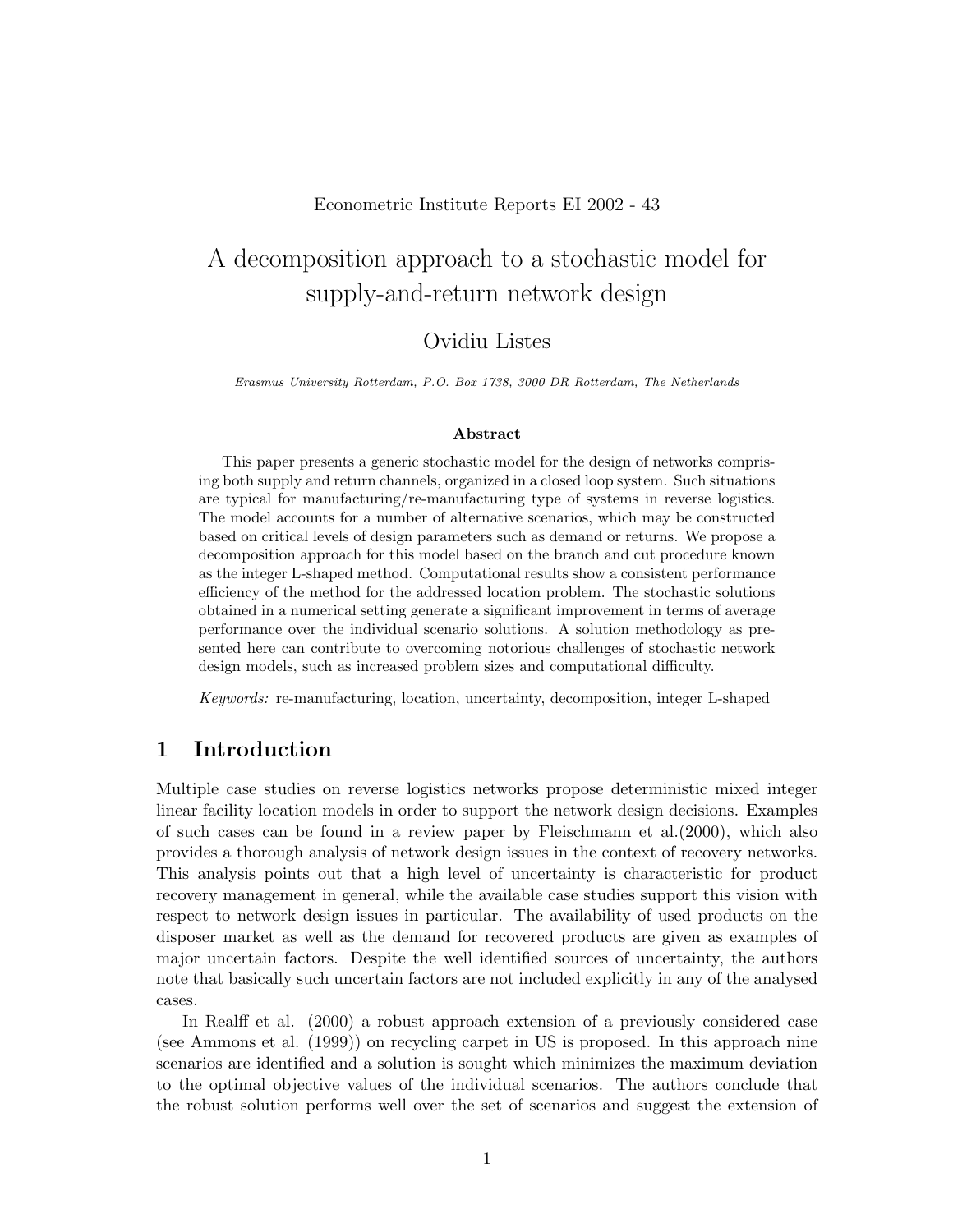the approach to different other situations with similar system features. However, since solution times ranging from half an hour to nine hours had been recorded, the need was stated for the solution approach to be improved in order to be able to address larger models in reasonable amounts of time. The authors suggest that, given the network structures embedded in the model and the limited interaction of scenarios, a traditional decomposition approach may be applicable.

Listes and Dekker (2001) have also considered a stochastic programming based approach to an illustrative case study on recycling sand from demolition waste in The Netherlands, previously reported by Barros et al. (1998). The use of the extensive forms for the two-stage stochastic models incurred comparable running times as those reported in the carpet recycling case mentioned above. Moreover, a large increase of computational time was recorded when testing a three stage approach model formulations which accounts for a gradual revealing of information with respect to the uncertain factors. Hence, based on this own experience the authors have stated in their turn that there is need for specialized algorithms capable to more efficiently tackle such models and to generate solutions in significantly lower running times.

Laporte et al. (1994) present an application of the method known in stochastic programming as the integer L-shaped method to a facility location model with stochastic demands. The proposed model aims to locate one type of facilities and to allocate them to a number of given customers, whose demands are described in terms of normal distributions. The proposed procedure was tested and performed well on a large number of instances. In the implementation though some simplifying assumptions were made with respect to some of the model parameters. The references included in this paper may further provide the interested reader with more extensive discussions on theoretical developments in stochastic location problems.

The aim of this paper is set up a generic stochastic model for the design of integral networks (i.e. comprising return channels as well) and to proposed a decomposition based approach which can tackle this model in an efficient manner. Therefore, we propose an extension of the methodology in Laporte et al. (1994) to the design of networks comprising both supply and return channels organized in a closed loop system. Thus, we show that such a stochastic modelling arising from rather theoretical considerations related to facility location problems may be naturally extended in order to represent a situation of more practical interest within the context of reverse logistics and integral supply chains. Our main purpose is to comply with the above mentioned requirements for more efficient solution methods for recovery networks design models which take the uncertainty explicitly into account. Consequently we test the proposed methodology on a number of model instances in a numerical setting. Given the strategic nature of the considered problem as well as a rather rough division of available information, typical for more practical considerations, also in application presented here we stick to the representation of uncertainty by some discrete alternative scenarios.

This paper is organized as follows. In Section 2 we present the model elements and discuss the two-stage formulation to be considered. A detailed description of the decomposition approach is given in Section 3. It includes both identifying the relevant elements related to the decomposition of the linear relaxation of the model as well as the description of the actual integer L-shaped based approach. The idea is to retrieve all the important arguments which are then referred to in the implementation discussion in Section 4. Computational results, including the analysis of procedure efficiency and the detailed discussion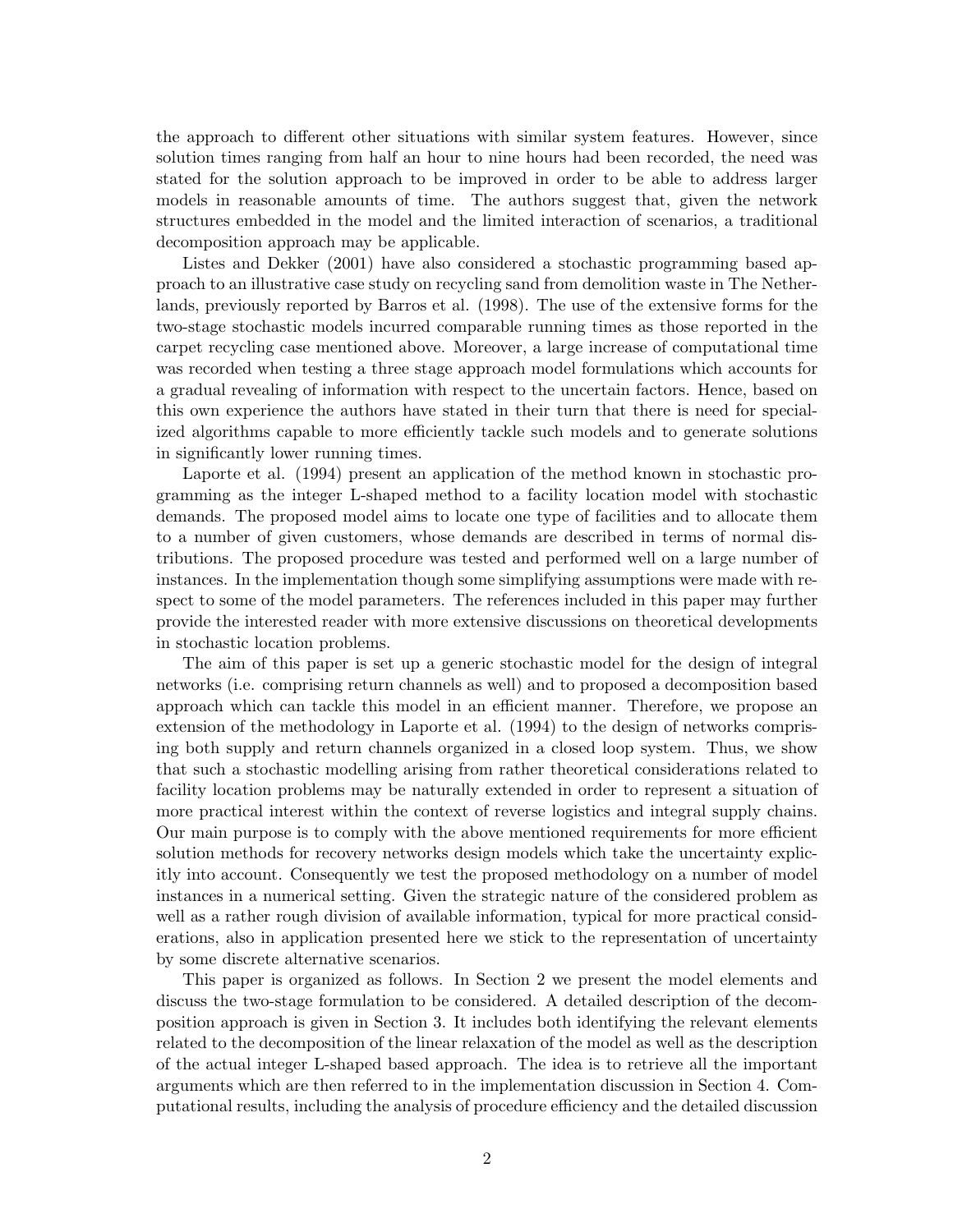of one application instance, are subsequently presented in Section 5. Potential extensions of the model are briefly mentioned in Section 6. Finally, in Section 7 we make a short summary of our findings and present our documented conclusions.

# 2 A generic supply-and-return network model

Let  $j = 1, 2, ..., J$  denote the markets to be served by the network,  $i = 1, 2, ..., I$  the potential plant sites and  $k = 1, 2, ..., K$  the potential facility sites. Let  $s = 1, 2, ..., S$ represent a number of scenarios (based on the amounts of demand and return at markets). The decision variables are defined as follows:

- $\kappa_i$  binary variable equal to 1 if a plant is located at site i and equal to 0 otherwise;  $\kappa = (\kappa_1, ..., \kappa_I);$  $\epsilon_k$  binary variable equal to 1 if a facility is located at site i and equal to 0 otherwise;  $\epsilon = (\epsilon_1, ..., \epsilon_K);$  $x_{ij}$  binary variable equal to 1 if a transportation link is established between plant  $i$  and market  $j$ ;  $x = (x_{11}, ..., x_{L})$ ;  $y_{jk}$  binary variable equal to 1 if a transportation link is established between market  $i$  and facility  $k$ ;  $y = (y_{11}, ..., y_{JK});$  $z_{ki}$  binary variable equal to 1 if a transportation link is established between facility  $k$  and plant  $i$ ;  $z = (z_{11}, \ldots, z_{KI});$  $u_{ij}(s)$  quantity delivered from plant i to market j in scenario s;  $u(s) = (u_{11}(s), ..., u_{1I}(s));$  $v_{ik}(s)$  quantity delivered from market j to facility k in scenario s;  $v(s) = (v_{11}(s), ..., v_{JK}(s));$  $w_{ki}(s)$  quantity delivered from facility k to plant i in scenario s.  $w(s) = (w_{11}(s), ..., w_{\text{KI}}(s)).$ The model parameters are defined as follows:  $p_s$  probability (weight) of scenario s;  $d_i(s)$  demand at market j in scenario s;
	- $r_i(s)$  returns from market j in scenario s;
	- b average recovery fraction;
	- $a_i$  fixed costs (per planning period) of opening a plant at site i;
	- $a = (a_1, ..., a_l);$
	- $f_k$  fixed costs (per planning period) of opening a facility at site k;
	- $f = (f_1, ..., f_K);$
	- $c_{ij}$  average costs (per planning period) of operating a transportation service between plant  $i$  and market  $i$ ;
	- $c = (c_{11}, ..., c_{IJ});$
	- $e_{jk}$  average costs (per planning period) of operating a transportation service between market  $j$  and facility  $k$ ;
	- $e = (e_{11}, ..., e_{JK});$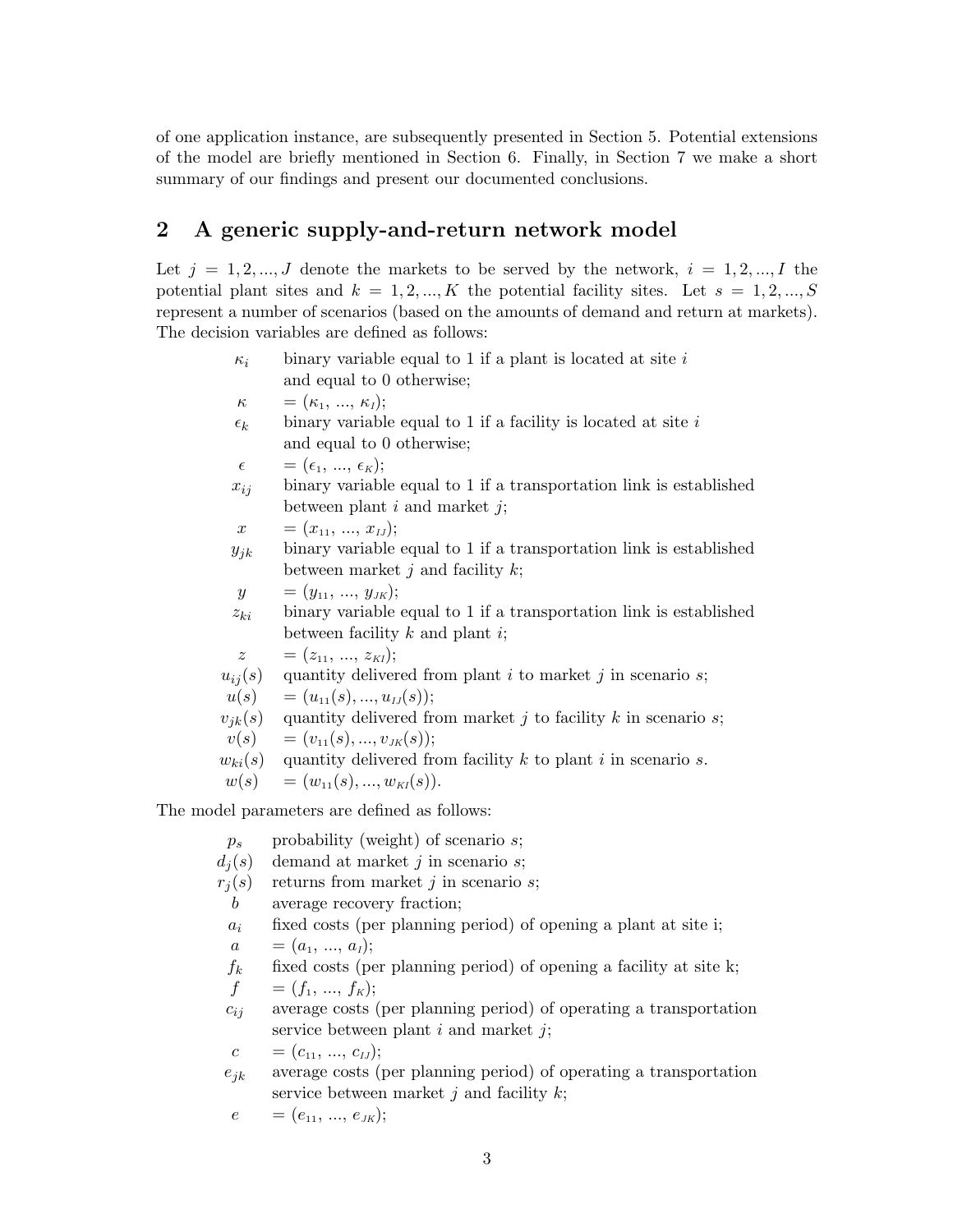| $g_{ki}$                 | average costs (per planning period) of operating a transportation    |
|--------------------------|----------------------------------------------------------------------|
|                          | service between facility $k$ and plant $i$ ;                         |
| $\mathfrak{g}$           | $=(g_{11},,g_{kI});$                                                 |
| $prod_i$                 | variable costs of producing one unit at plant $i$ ;                  |
| $price_i$                | price of one unit at market $j$ ;                                    |
| $test_k$                 | $\cos t$ costs of testing one unit at facility k;                    |
| $repr_i$                 | variable costs of reprocessing one unit at plant $i$ ;               |
| $t^0_{ij}$               | transportation costs for one unit from plant $i$ to market $j$ ;     |
|                          | transportation costs for one unit from market j to facility $k$ ;    |
| $t_{jk}^1$<br>$t_{ki}^2$ | transportation costs for one unit from facility $k$ to plant $i$ ;   |
| $q_j$                    | penalty costs for not collecting one unit of returns at market $j$ ; |
| $h_k$                    | disposal costs of one unit at facility $k$ ;                         |
| $P_i$                    | (maximum) capacity of a plant at site $i$ ;                          |
| $R_k$                    | (maximum) capacity of a facility at site $k$ ;                       |
| $C_{ki}$                 | $=$ min $(R_k, P_i)$                                                 |

Given the notation above, the network structure can be schematically illustrated as in Figure 1.



Figure 1: Structure of supply-and-return network model

We assume that all costs and revenues are defined for the same planning period. They can be as well interpreted as average values over that period of time. The entries of the vectors  $c, e, g$  represent the fixed costs only for establishing a transportation link between two sites and are not related to the actual amount to be transported between the corresponding sites. The amount related figures incorporated into the model are additionally defined. Furthermore, we assume that there are some sole servicing requirements, namely that demand of each market can be satisfied from at most one plant, returns from each market are directed to at most one facility and each facility directs return flow to at most one plant. These requirements lead to a typical situation with a large number of markets,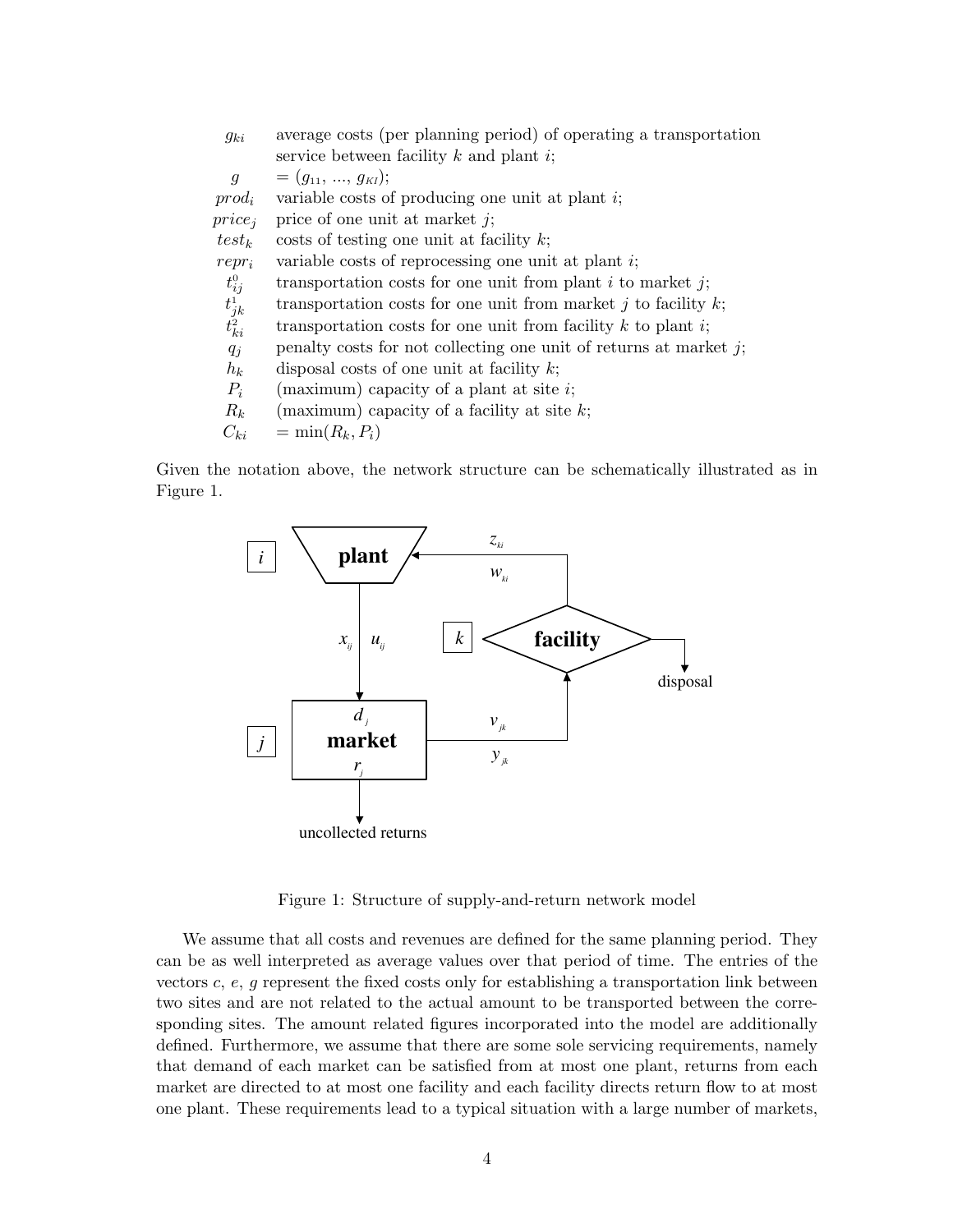a low number of facilities and an even lower number of plants.

Before actually formulating the two-stage stochastic model we remark that for a given network configuration (that is for fixed  $\kappa$  and  $\epsilon$ ) and a given scenario s the objective function to be maximized in the second stage is to be expressed as

$$
\sum_{i=1}^{I} \Big[ \sum_{j=1}^{J} (price_j - t_{ij}^0)u_{ij}(s) - prod_i \Big[ \sum_{j=1}^{J} u_{ij}(s) - \sum_{k=1}^{K} w_{ki}(s) \Big] \Big] +
$$

(sales revenues, transportation costs from plants to markets and production costs for new products)

$$
\sum_{j=1}^{J} \sum_{k=1}^{K} (-test_k - t_{jk}^1) v_{jk}(s) - \sum_{j=1}^{J} q_j [r_j(s) - \sum_{k=1}^{K} v_{jk}(s)] +
$$

(testing costs, transportation costs from markets to facilities and penalty costs for not collected returns)

$$
\sum_{k=1}^{K} \sum_{i=1}^{I} (-repr_i - t_{ki}^2) w_{ki} - \sum_{k=1}^{K} h_k \Big[ \sum_{j=1}^{J} v_{jk}(s) - \sum_{i=1}^{I} w_{ki}(s) \Big]
$$

(reprocessing costs, transportation costs from facilities to plants and disposal costs)

Grouping the coefficients by decision variables yields the following expression

$$
\sum_{i=1}^{I} \sum_{j=1}^{J} (price_j - prod_i - t_{ij}^0)u_{ij}(s) +
$$
  

$$
\sum_{j=1}^{J} \sum_{k=1}^{K} (q_j - h_k - test_k - t_{jk}^1)v_{jk}(s) - \sum_{j=1}^{J} q_jr_j(s) +
$$
  

$$
\sum_{k=1}^{K} \sum_{i=1}^{I} (prod_i - repr_i + h_k - t_{ki}^2)w_{ki}(s)
$$

For each s, the term  $\sum$ J  $j=1$  $q_jr_j(s)$  being constant can be dropped from the second stage

objective function (and re-added after optimizing the second stage for each scenario). For simplicity we make the following further notations

$$
\rho_{ij} = price_j - prod_i - t_{ij}^0
$$

 $(\rho_{ij}$  is net revenue per unit transported from plant  $i$  to market  $j)$ 

$$
\mu_{jk} = q_j - h_k - \text{test}_k - t_{jk}^1
$$

 $(\mu_{jk}$  is the net gain per unit transported from market j to facility k)

$$
\lambda_{ki} = prod_i - repr_i + h_k - t_{ki}^2
$$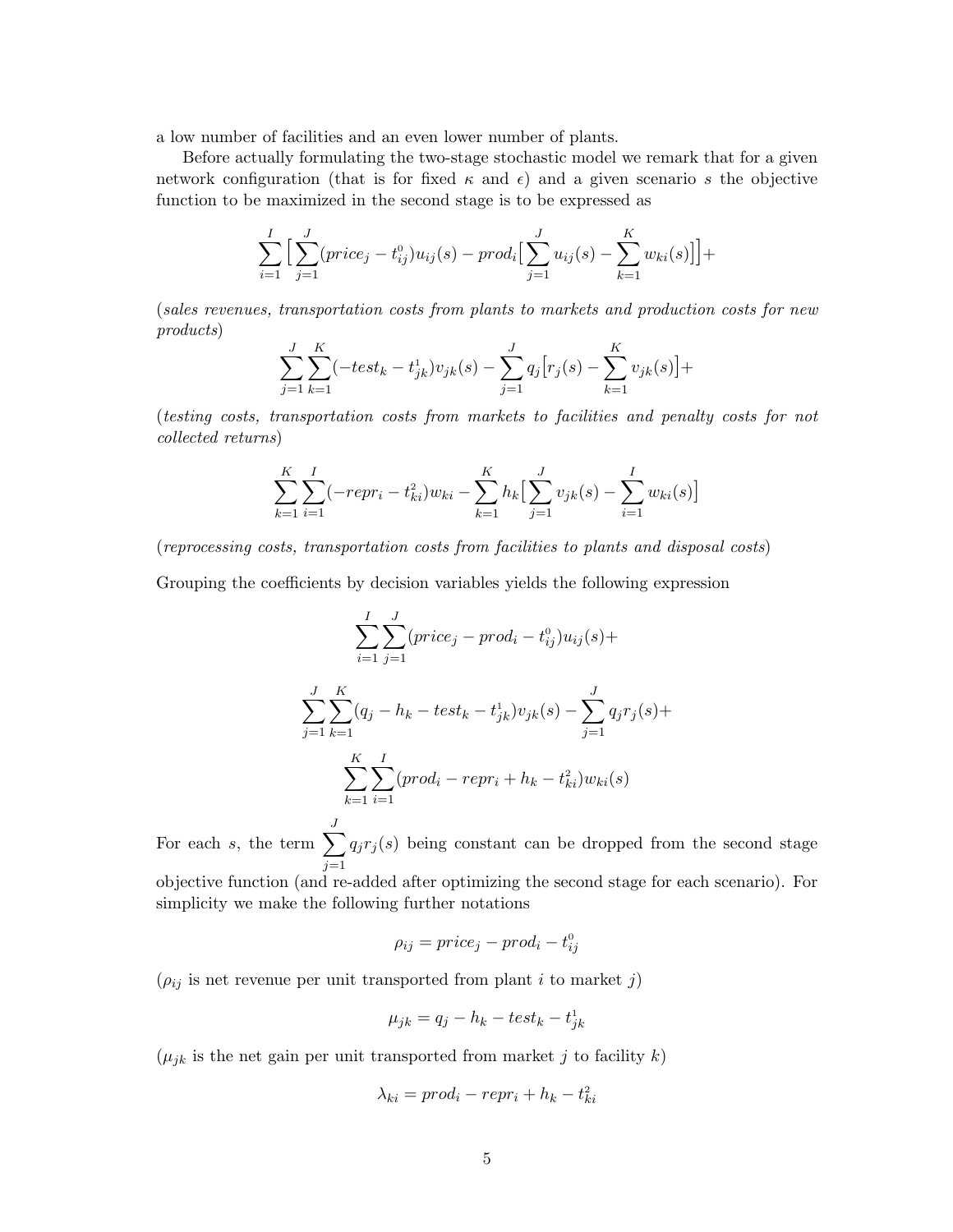$(\lambda_{ki}$  is the net gain per unit transported from facility k to plant i)

For every  $x, y, z$  and every scenario s we denote the second stage recourse function by  $Q(x, y, z, s)$ . The expected recourse function is denoted by  $Q(x, y, z)$ , that is  $Q(x, y, z) =$  $\mathbb{E}_{s}[Q(x,y,z,s)] = \sum_{s}$ S  $s=1$  $p_s Q(x, y, z, s)$  where  $\mathbb{E}_s$  denotes the expectation with respect to s. These functions are defined in terms of  $x, y, z$  only (and not of  $\kappa$  and  $\epsilon$ ) as it will be explained after formulating the model.

Given these preparations, the problem under consideration is then to

$$
\min \sum_{i=1}^{I} a_i \kappa_i + \sum_{k=1}^{K} f_k \epsilon_k + \sum_{i=1}^{I} \sum_{j=1}^{J} c_{ij} x_{ij} + \sum_{j=1}^{J} \sum_{k=1}^{K} e_{jk} y_{jk} + \sum_{k=1}^{K} \sum_{i=1}^{I} g_{ki} z_{ki} - \sum_{j=1}^{I} Q(x, y, z) \tag{1}
$$

subject to

$$
x_{ij} \leq \kappa_i \qquad \forall \ i, \forall j \tag{2}
$$

$$
y_{jk} \le \epsilon_k \qquad \forall j, \forall k \tag{3}
$$

$$
z_{ki} \leq \kappa_i \qquad \forall k, \forall i \tag{4}
$$
\n
$$
z_{ki} \leq \epsilon_i \qquad \forall k, \forall i \tag{5}
$$

$$
z_{ki} \leq \epsilon_k \qquad \forall k, \forall i \tag{5}
$$

$$
\sum_{i=1}^{n} x_{ij} \leq 1 \qquad \forall j \tag{6}
$$

$$
\sum_{k=1}^{K} y_{jk} \le 1 \qquad \forall j \tag{7}
$$

$$
\sum_{i=1}^{I} z_{ki} \leq 1 \qquad \forall k \tag{8}
$$

$$
\kappa_i, \, \epsilon_k, \, x_{ij}, \, y_{jk}, \, z_{ki} \in \{0, 1\} \quad \forall \, i, \, \forall \, j, \, \forall \, k \tag{9}
$$

where the recourse function  $Q(x, y, z, s)$  is defined by

$$
Q(x, y, z, s) = \max \sum_{i=1}^{I} \sum_{j=1}^{J} \rho_{ij} u_{ij}(s) + \sum_{j=1}^{J} \sum_{k=1}^{K} \mu_{jk} v_{jk}(s) + \sum_{k=1}^{K} \sum_{i=1}^{I} \lambda_{ki} w_{ki}(s)
$$
(10)

subject to

$$
u_{ij}(s) \leq d_j(s) x_{ij} \qquad \forall i, \forall j \qquad (11)
$$

$$
\sum_{j=1}^{J} u_{ij}(s) \le P_i \qquad \forall i \qquad (12)
$$

$$
v_{jk}(s) \leq r_j(s) y_{jk} \qquad \forall j, \forall k
$$
 (13)

$$
\sum_{j=1}^{J} v_{jk}(s) \leq R_k \qquad \qquad \forall k \qquad (14)
$$

$$
w_{ki}(s) \leq C_{ki} z_{ki} \qquad \qquad \forall \ k, \ \forall \ i \tag{15}
$$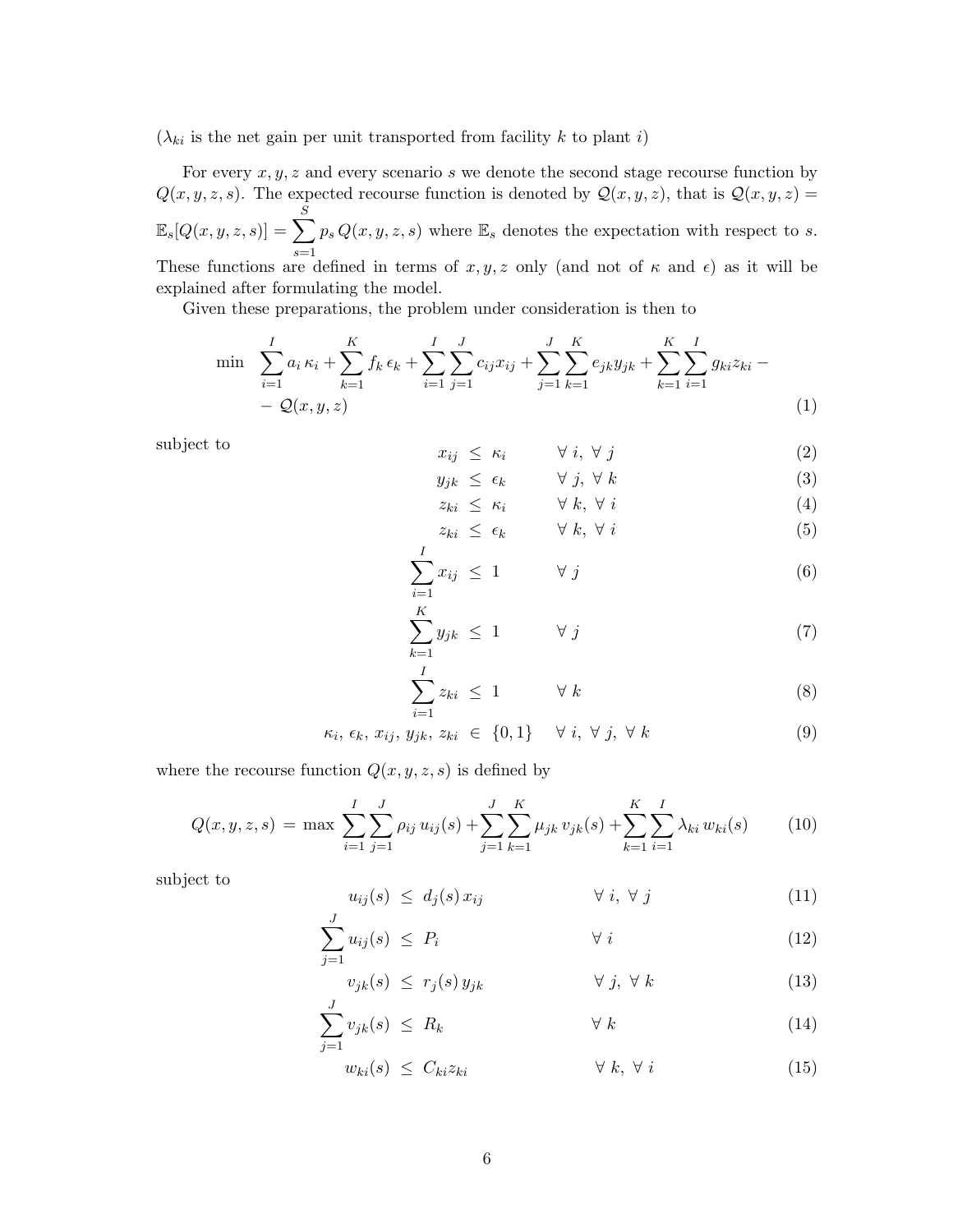$$
\sum_{i=1}^{I} w_{ki}(s) \leq b \sum_{j=1}^{J} v_{jk}(s) \qquad \forall k \qquad (16)
$$

$$
\sum_{k=1}^{K} w_{ki}(s) \leq \sum_{j=1}^{J} u_{ij}(s) \qquad \forall i \qquad (17)
$$

$$
u_{ij}(s), v_{jk}(s), w_{ki}(s) \ge 0 \qquad \forall i, \forall j, \forall k
$$
\n(18)

By the first stage problem we will refer to the problem defined by  $(1) - (9)$ , while the second stage problem refers to the problem defined by  $(10) - (18)$ . In the objective of the first stage problem, the first and the second terms represent the fixed costs for opening plants respectively facilities, the third, fourth and fifth terms denote the average costs (per planning period) of operating transportation links between the corresponding sites, while the last term represents minus the expected revenue resulting from operating the network configuration and the links given by the first stage variables. Constraints  $(2)$  –  $(5)$  impose that links can be established only using open plants or facilities, while constraints  $(6) - (8)$  are the sole servicing requirements mentioned before. The second stage objective computes for each scenario s the maximum net revenue under restrictions owing to the existing demands (constraints  $(11)$ ), existing returns (constraints  $(13)$ ) and available capacity (constraints  $(12),(14),(15)$ ). Moreover balance constraints  $(16)$  and  $(17)$ at facility and plant level respectively are added. At the facility level the excess inbound amount corresponds to the part of returns which is disposed of. Similarly, the returns from a facility to a plant are required not to exceed the distribution from the plant (the excess outbound corresponding to new production). From the model formulation it becomes now clear that the second stage function  $Q$  may be defined as a function of x, y and z only, because in any first stage solution  $\kappa_i = 1$  if and only if  $x_{ij} = 1$  for one j or  $z_{ki} = 1$  for one k, respectively  $\epsilon_k = 1$  if and only if  $y_{jk} = 1$  for one j or  $z_{ki} = 1$  for one i.

### 3 The decomposition approach

Using the notation proposed by Laporte and Louveaux (1993), the model described in the previous section belongs to the class  $B/C/D$ , where B stands for binary first stage variables,  $C$  for continuous second stage variables, while  $D$  means that the model uses discrete random parameters. Moreover, the model has so-called relatively complete recourse, that is for any feasible first stage solution, the second stage problem is feasible (the recourse function is finite), since  $u(s) = 0, v(s) = 0, w(s) = 0$  is always a feasible second stage solution. Such models can be tackled by a type of branch-and-cut procedure proposed by Laporte and Louveaux (1993), called the Integer L-shaped method. In the sequel we present a fairly detailed description of the arguments and the terms in which an algorithm of this type may be applied to our problem. During the exposure we will retrieve as well all the important elements which play a role in the actual implementation.

We start by noting that the first stage problem is equivalent to the following reformulation in which a new variable  $\theta$  is introduced:

$$
\min \sum_{i=1}^{I} a_i \kappa_i + \sum_{k=1}^{K} f_k \epsilon_k + \sum_{i=1}^{I} \sum_{j=1}^{J} c_{ij} x_{ij} + \sum_{j=1}^{J} \sum_{k=1}^{K} e_{ij} y_{jk} + \sum_{k=1}^{K} \sum_{i=1}^{I} g_{ki} z_{ki} + \theta
$$
\n(19)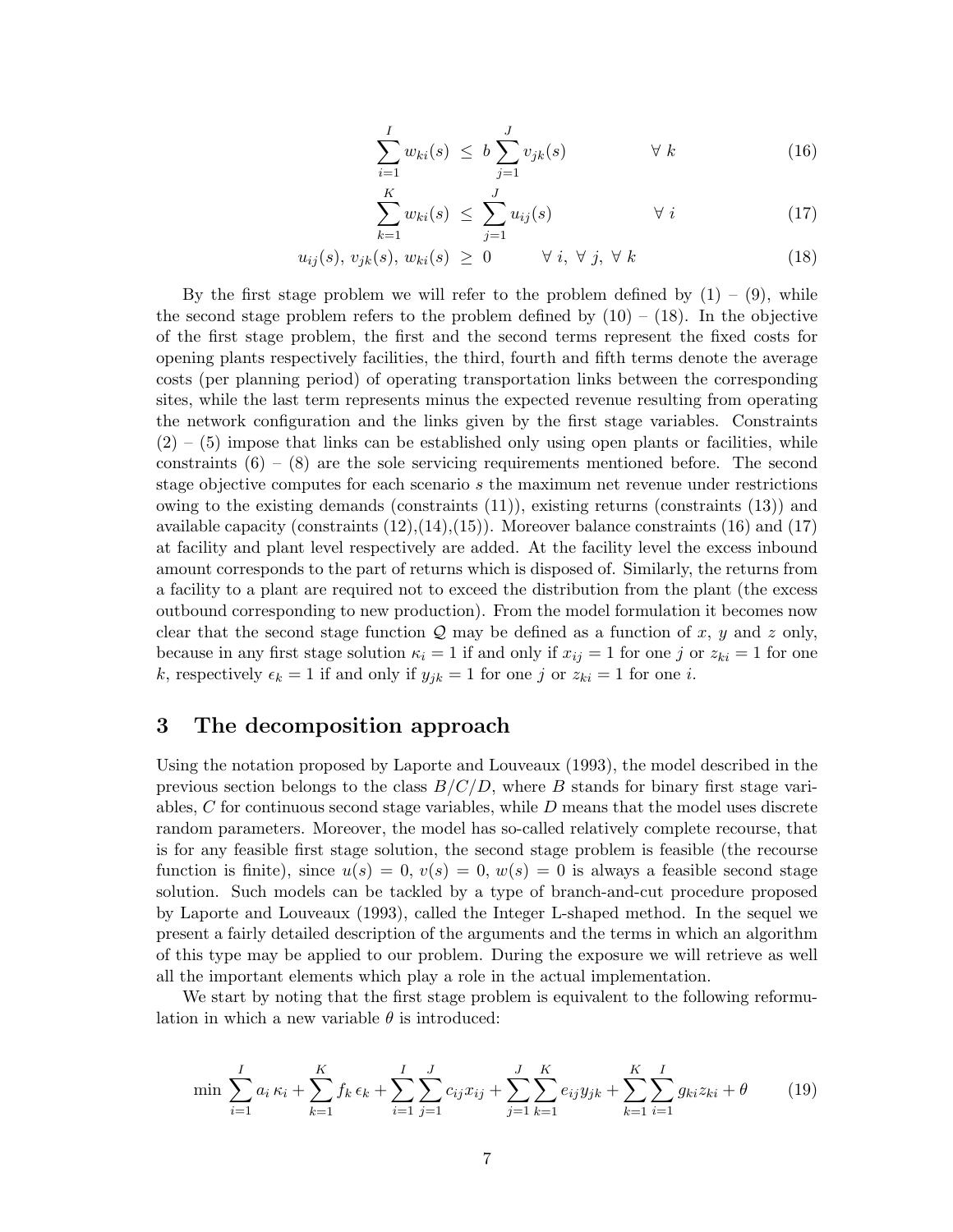subject to  $(2)$ ,  $(3)$ ,  $(4)$ ,  $(5)$ ,  $(6)$ ,  $(7)$ ,  $(8)$  and

$$
\theta \geq -\mathcal{Q}(x, y, z) \tag{20}
$$

$$
\kappa_i, \epsilon_k, x_{ij}, y_{jk}, z_{ki} \in \{0, 1\} \quad \forall i, \forall j, \forall k
$$
\n
$$
(21)
$$

From this formulation two main issues can be distinguished. Firstly, the inequality (20) can not be used computationally as a constraint since  $\mathcal{Q}(x, y, z)$  is not defined explicitly, but only implicitly by a number of optimization problems. The classical L-shaped decomposition method (Van Slyke and Wets (1969)) provides means to relax this constraint and replace it by a number cuts, which may be gradually added during an iterative solving process. This method results from applying Benders (1962) decomposition to two-stage stochastic models and is applicable to problems with continuous variables. Consequently, the second issue arising from the formulation above is the integrality of the first-stage variables. Combining in a certain sense the L-shaped method with the well known branchand-bound method for mixed integer problems results in the Integer L-shaped method. In the next subsection we expose first the ideas of the L-shaped method as applied to our problem. Then we return to the original problem and address its discrete nature in subsection 3.2.

#### 3.1 Decomposing the linear relaxation of the model

Hence, we ignore for the moment the integrality constraints and allow the first stage variables to be continuous in the interval [0; 1]. Let us denote the initial feasible set after dropping constraint (20) by

$$
\mathcal{F}_0 := \{ (\kappa, \epsilon, x, y, z, \theta) \mid (2) - (8), \ \theta \in \mathbb{R}, \ \kappa_i, \ \epsilon_k, \ x_{ij}, \ y_{jk}, \ z_{ki} \in [0; 1] \ \forall \ i, \forall \ j, \forall \ k \}
$$

We want to construct a sequence of additional constraints which can define a monotonically decreasing feasible set  $\mathcal{F}_1$  such that eventually the problem

$$
\min\{a\kappa + f\epsilon + cx + ey + gz + \theta \mid (\kappa, \epsilon, x, y, z, \theta) \in \mathcal{F}_0 \cap \mathcal{F}_1\}
$$
\n(22)

yields a solution which satisfies  $\theta \geq -\mathcal{Q}(x, y, z)$ . For any particular  $\mathcal{F}_1$  available at a given point during the iterative process, the problem (22) is referred to as the current problem (or the master problem). We will show later that there exists a lower bound  $\theta_0$  for  $-\mathcal{Q}(x, y, z)$  for any feasible  $x, y, z$ . The L-shaped method for our problem can be applied along the following main steps.

Step 1. Let initially

 $\mathcal{F}_1 := \{ (\kappa, \epsilon, x, y, z, \theta) \mid \theta \ge \theta_0, \ \kappa_i, \ \epsilon_k, \ x_{ij}, \ y_{jk}, \ z_{ki} \in [0;1] \ \ \forall \ i, \forall \ j, \forall \ k \}$ 

We solve the current problem corresponding to this  $\mathcal{F}_1$ . Denote an optimal solution by  $(\hat{\kappa}, \hat{\epsilon}, \hat{x}, \hat{y}, \hat{z}, \hat{\theta}).$ 

Step 2. Consider the optimal (first-stage) solution  $(\hat{\kappa}, \hat{\epsilon}, \hat{x}, \hat{y}, \hat{z}, s)$  resulted from the last current problem solved. Clearly in our case  $Q(\hat{x}, \hat{y}, \hat{z}, s)$  is finite for every s, so implicitly  $\mathcal{Q}(\hat{x}, \hat{y}, \hat{z})$  is also finite. For general  $(x, y, z)$  we have, as before,

$$
Q(x, y, z) = \sum_{s=1}^{S} p_s Q(x, y, z, s)
$$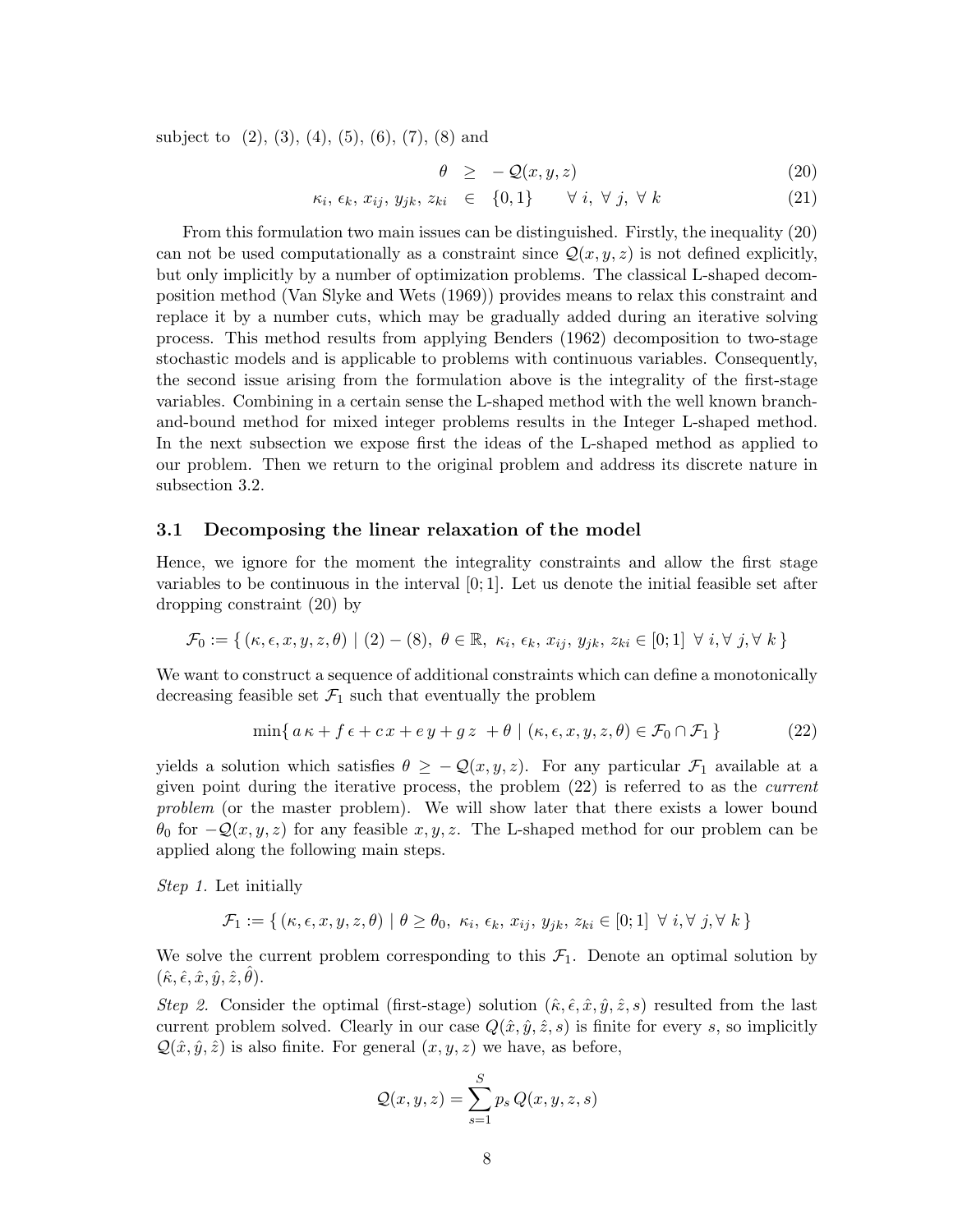where for every scenario  $s$ 

$$
Q(x, y, z, s) = \max\{ \rho u(s) + \mu v(s) + \lambda w(s) \mid (11) - (17), u(s), v(s), w(s) \ge 0 \}
$$

The recourse function  $Q(x, y, z, s)$  can be as well expressed as the optimal value of the dual problem associated to the second stage problem in (10) - (18). More precisely, if  $\alpha_{ij}(s), \phi_i(s), \beta_{jk}(s), \psi_k(s), \gamma_{ki}(s), \sigma_k(s), \tau_i(s)$  are the dual variables corresponding respectively to the constraints  $(11),(12),(13),(14),(15),(16),(17)$ , then

$$
Q(x, y, z, s) = \min \sum_{i=1}^{I} \sum_{j=1}^{J} d_j(s) x_{ij} \alpha_{ij}(s) + \sum_{i=1}^{I} P_i \phi_i(s) + \sum_{j=1}^{J} \sum_{k=1}^{K} r_j(s) y_{jk} \beta_{jk}(s) + \sum_{k=1}^{K} R_k \psi_k(s) + \sum_{k=1}^{K} \sum_{i=1}^{I} C_{ki} z_{ki} \gamma_{ki}(s)
$$
\n(23)

subject to

$$
\alpha_{ij}(s) + \phi_i(s) - \tau_i(s) \ge \rho_{ij} \quad \forall \ i, \ \forall \ j \tag{24}
$$

$$
\beta_{jk}(s) + \psi_k(s) - b \sigma_k(s) \ge \mu_{jk} \quad \forall j, \forall k \tag{25}
$$

$$
\gamma_{ki}(s) + \sigma_k(s) + \tau_i(s) \geq \lambda_{ki} \quad \forall \ k, \ \forall \ i \tag{26}
$$

$$
\alpha_{ij}(s), \beta_{jk}(s), \gamma_{ki}(s), \phi_i(s), \psi_k(s), \sigma_k(s), \tau_i(s) \geq 0 \quad \forall i, \forall j, \forall k \qquad (27)
$$

Now, if  $\hat{\theta} \ge -\mathcal{Q}(\hat{x}, \hat{y}, \hat{z})$ , we are done: we stop with  $(\hat{\kappa}, \hat{\epsilon}, \hat{x}, \hat{y}, \hat{z})$  being an optimal solution. If  $\hat{\theta} < -\mathcal{Q}(\hat{x}, \hat{y}, \hat{z})$ , then  $(\hat{\kappa}, \hat{\epsilon}, \hat{x}, \hat{y}, \hat{z})$  is not optimal. In this case, for every  $\text{scenario }s\text{, let }(\hat{\alpha}_{ij}(s),\hat{\beta}_{jk}(s),\hat{\gamma}_{ki}(s),\hat{\phi}_i(s),\hat{\psi}_k(s),\hat{\sigma}_k(s),\hat{\tau}_i(s))\text{ be an optimal dual solution}$ of the second stage problem corresponding to  $(\hat{\kappa}, \hat{\epsilon}, \hat{x}, \hat{y}, \hat{z})$ . We note that the feasible set of the dual second stage problem does not depend on  $(x, y, z)$ , that is, for any first stage decision the recourse function is optimized over the same feasible region. Using this argument, we can construct the following optimality cut:

$$
\theta \geq -\sum_{s=1}^{S} p_s \Big[ \sum_{i=1}^{I} \sum_{j=1}^{J} d_j(s) x_{ij} \hat{\alpha}_{ij}(s) + \sum_{i=1}^{I} P_i \hat{\phi}_i(s) + \sum_{j=1}^{J} \sum_{k=1}^{K} r_j(s) y_{jk} \hat{\beta}_{jk}(s) + \\ + \sum_{k=1}^{K} R_k \hat{\psi}_k(s) + \sum_{k=1}^{K} \sum_{i=1}^{I} C_{ki} z_{ki} \hat{\gamma}_{ki}(s) \Big]
$$

which must be satisfied by any optimal solution  $(x, y, z, \theta)$ , but is not satisfied by the (non-optimal) found solution  $(\hat{x}, \hat{y}, \hat{z}, \hat{\theta})$ . This inequality can be re-written in the following form

$$
\theta \ge -\sum_{i=1}^{I} \sum_{j=1}^{J} \mathbb{E}_{s}[d_{j}(s) \hat{\alpha}_{ij}(s)] x_{ij} - \sum_{i=1}^{I} \mathbb{E}_{s}[P_{i} \hat{\phi}_{i}(s)] - \sum_{j=1}^{J} \sum_{k=1}^{K} \mathbb{E}_{s}[r_{j}(s) \hat{\beta}_{jk}(s)] y_{jk}
$$
  

$$
-\sum_{k=1}^{K} \mathbb{E}_{s}[R_{k} \hat{\psi}_{k}(s)] - \sum_{k=1}^{K} \sum_{i=1}^{I} \mathbb{E}_{s}[C_{ki} \hat{\gamma}_{ki}(s)] z_{ki}
$$
(28)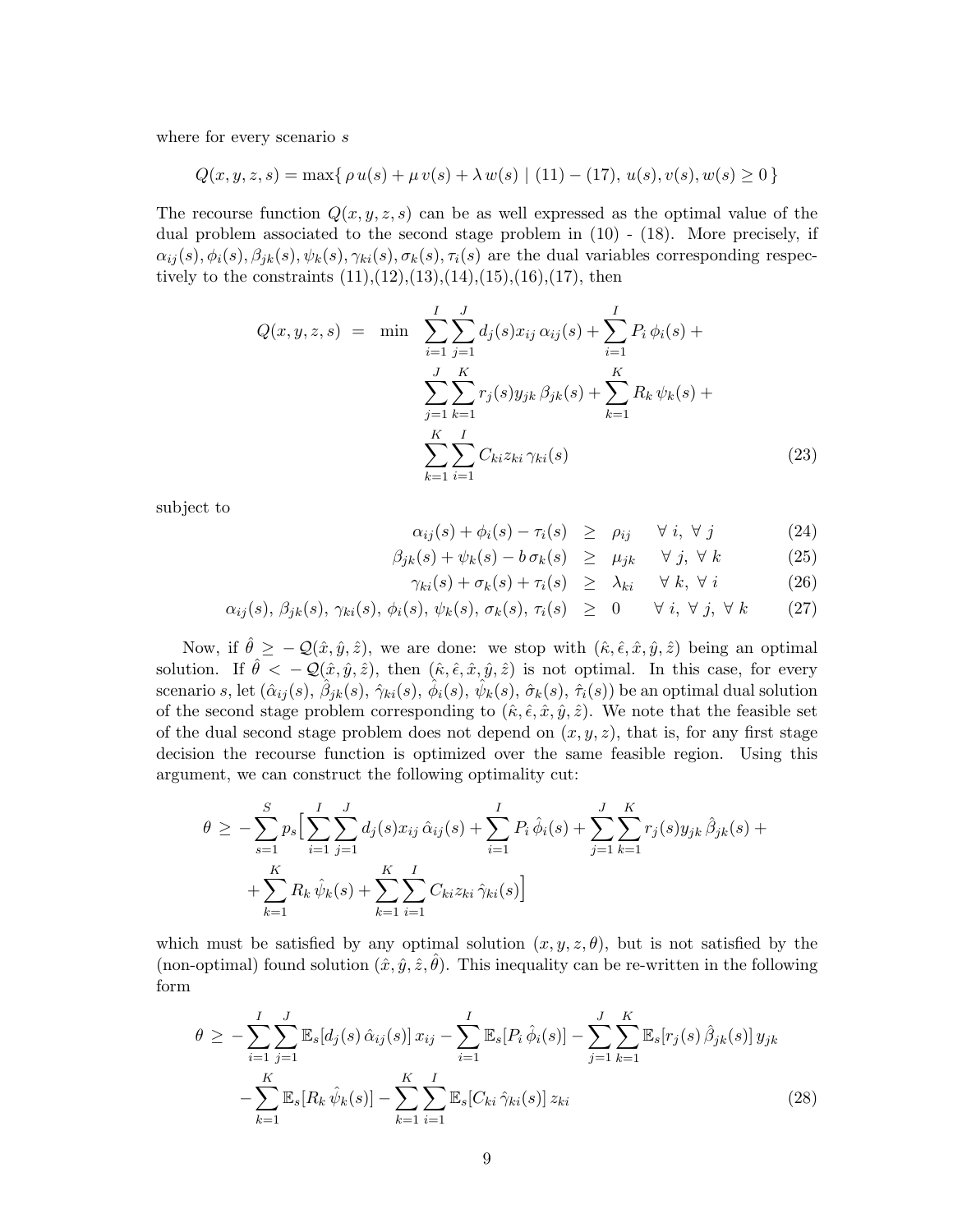where  $\mathbb{E}_s$  denotes the expectation with respect to s, or concisely as

$$
D\,x + E\,y + F\,z + \theta \ge \delta \tag{29}
$$

where  $D, E, F$  are vectors of corresponding sizes and  $\delta$  is a real value.

So if  $\hat{\theta} < -\mathcal{Q}(\hat{x}, \hat{y}, \hat{z})$  then we add an optimality cut of the form (29), correspondingly redefine  $\mathcal{F}_1 := \mathcal{F}_1 \cap \{ (\kappa, \epsilon, x, y, z, \theta) \mid D x + E y + F z + \theta \ge \delta \}$  and continue with step 3. Step 3. Solve the current problem with the updated  $\mathcal{F}_1$  and return to Step 2.

We provide now details on the computation of the lower bound  $\theta_0$ . Define  $\bar{p}_i$  =  $\max_j \{\rho_{ij}\},\ \tilde{\rho}_j=\max_i \{\rho_{ij}\},\ \overline{\mu}_j=\max_k \{\mu_{jk}\},\ \tilde{\mu}_k=\max_j \{\mu_{jk}\},\ \tilde{\lambda}_k=\max_i \{\lambda_{ki}\},\ \tilde{\tilde{C}_k}=$  $\max_i \{C_{ki}\}.$  Given the definition of  $Q(x, y, z, s)$  and the constraints (12), (14), (17) we have that

$$
Q(x, y, z, s) \leq \sum_{i=1}^{I} \sum_{j=1}^{J} \overline{\rho}_{i} u_{ij}(s) + \sum_{j=1}^{J} \sum_{k=1}^{K} \tilde{\mu}_{k} v_{jk}(s) + \sum_{k=1}^{K} \sum_{i=1}^{I} \tilde{\lambda}_{i} w_{ki}(s)
$$
  

$$
= \sum_{i=1}^{I} \overline{\rho}_{i} \Big( \sum_{j=1}^{J} u_{ij}(s) \Big) + \sum_{k=1}^{K} \tilde{\mu}_{k} \Big( \sum_{j=1}^{J} v_{jk}(s) \Big) + \sum_{i=1}^{I} \tilde{\lambda}_{i} \Big( \sum_{k=1}^{K} w_{ki}(s) \Big)
$$
  

$$
\leq \sum_{i=1}^{I} \overline{\rho}_{i} P_{i} + \sum_{j=1}^{J} \tilde{\mu}_{k} R_{k} + \sum_{i=1}^{I} \tilde{\lambda}_{i} P_{i}
$$

that is, by taking expectations on both sides we can write

$$
-\mathcal{Q}(x,y,z) \ge -\sum_{i=1}^{I} \overline{\rho}_i P_i - \sum_{j=1}^{J} \tilde{\mu}_k R_k - \sum_{i=1}^{I} \tilde{\lambda}_i P_i
$$
\n(30)

Now using constraints  $(11)$ ,  $(13)$ ,  $(15)$  as well as  $(6)$ ,  $(7)$ ,  $(8)$  we get

$$
Q(x, y, z, s) \leq \sum_{i=1}^{I} \sum_{j=1}^{J} \rho_{ij} d_j(s) x_{ij} + \sum_{j=1}^{J} \sum_{k=1}^{K} \mu_{jk} r_j(s) y_{jk} + \sum_{k=1}^{K} \sum_{i=1}^{I} \lambda_{ki} C_{ki} z_{ki}
$$
  

$$
\leq \sum_{j=1}^{J} \tilde{\rho}_j d_j(s) \left( \sum_{i=1}^{I} x_{ij} \right) + \sum_{j=1}^{J} \overline{\mu}_j r_j(s) \left( \sum_{k=1}^{K} y_{jk} \right) + \sum_{k=1}^{K} \tilde{\lambda}_k \tilde{C}_k \left( \sum_{i=1}^{I} z_{ki} \right)
$$
  

$$
\leq \sum_{j=1}^{J} \tilde{\rho}_j d_j(s) + \sum_{j=1}^{J} \overline{\mu}_j r_j(s) + \sum_{k=1}^{K} \tilde{\lambda}_k \tilde{C}_k
$$

and taking again expectations at both sides yields

$$
-\mathcal{Q}(x,y,z) \geq -\sum_{j=1}^{J} \tilde{\rho}_j \mathbb{E}_s[d_j(s)] - \sum_{j=1}^{J} \overline{\mu}_j \mathbb{E}_s[r_j(s)] - \sum_{k=1}^{K} \tilde{\lambda}_k \tilde{C}_k
$$
(31)

Combining (30) and (31), we define the lower bound  $\theta_0$  to be the maximum of the two right hand sides.

Having prepared the ingredients corresponding to the L-shaped method, we return in the next subsection to our original problem where the first-stage variables are required to be integer (binary).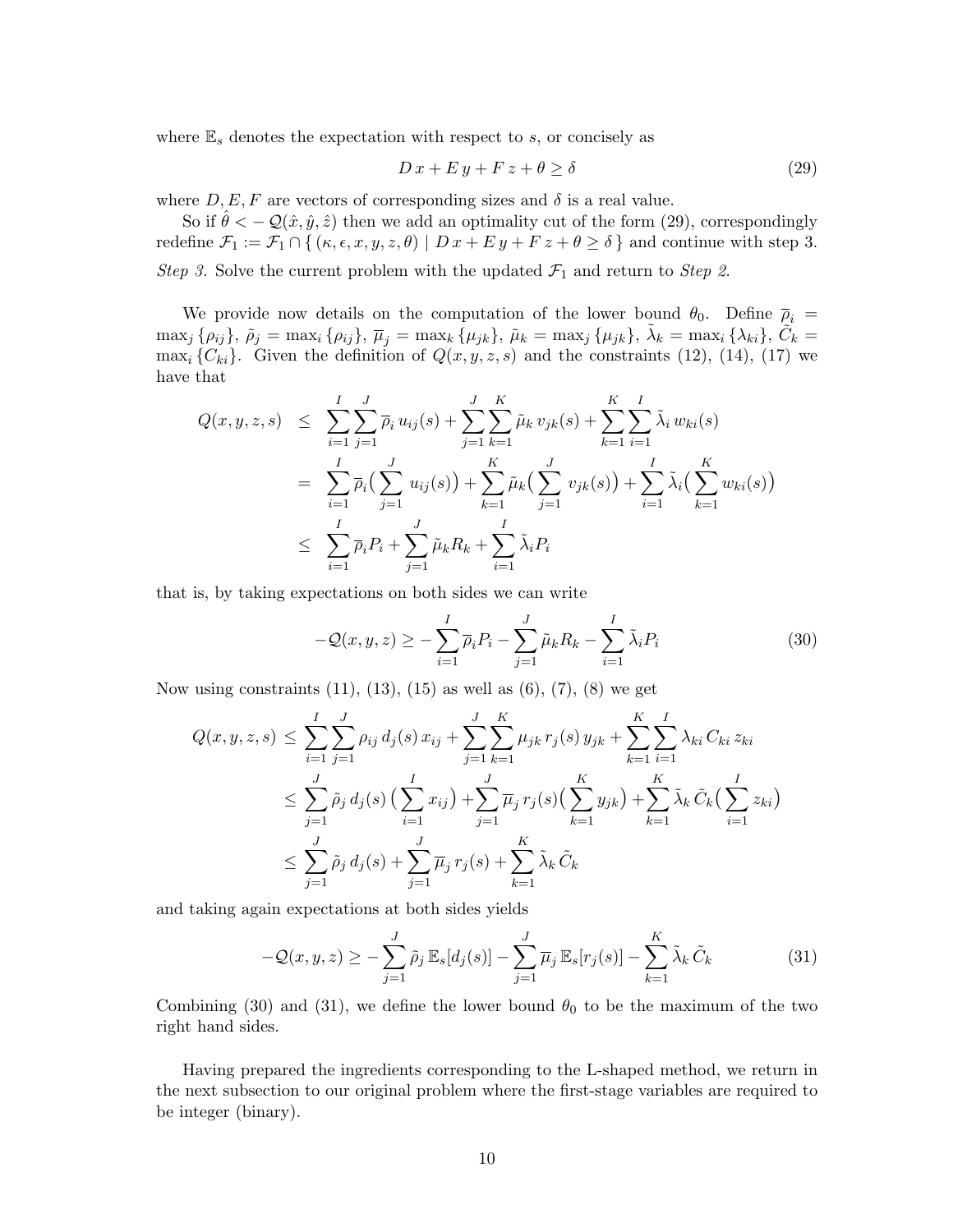#### 3.2 The integer L-shaped based algorithm

As already mentioned the idea is to combine an usual branch-and-bound scheme for the first-stage problem with the iterative cutting planes procedure of the L-shaped method described above. So we operate with a list of waiting nodes, each node in the list corresponding to a form of the current problem.

Our current problem states as

$$
\min \sum_{i=1}^{I} a_i \kappa_i + \sum_{k=1}^{K} f_k \epsilon_k + \sum_{i=1}^{I} \sum_{j=1}^{J} c_{ij} x_{ij} + \sum_{j=1}^{J} \sum_{k=1}^{K} e_{ij} y_{jk} + \sum_{k=1}^{K} \sum_{i=1}^{I} g_{ki} z_{ki} + \theta
$$
 (32)

subject to  $(2)$ ,  $(3)$ ,  $(4)$ ,  $(5)$ ,  $(6)$ ,  $(7)$ ,  $(8)$  and

$$
D_n x + E_n y + F_n z + \theta \ge \delta_n \qquad n = 1, \dots, m \tag{33}
$$

$$
\sum_{i=1}^{I} \overline{\rho}_i P_i \kappa_i + \sum_{j=1}^{J} \tilde{\mu}_k R_k \epsilon_k + \theta \ge -\sum_{i=1}^{I} \tilde{\lambda}_i P_i \tag{34}
$$

$$
\theta \geq \theta_0 \tag{35}
$$

$$
\kappa_i, \, \epsilon_k, \, x_{ij}, \, y_{jk}, \, z_{ki} \in [0;1] \qquad \forall \, i, \, \forall \, j, \, \forall \, k \tag{36}
$$

Denote by  $\overline{Z}$  the objective value of the best found integer first stage solution, by m the total number of optimality cuts generated up to the current point and by  $\nu$  the iteration index. The procedure consists of the following steps:

**Step 0.** Set  $\nu := 0$ ,  $m := 0$ ,  $\overline{z} := \infty$ . The list consists of one node corresponding to the initial current problem.

Step 1. Choose a node from the list. If the list is empty, stop.

**Step 2.** Let  $\nu := \nu + 1$ . Solve the current problem and denote an optimal solution by  $(\kappa^{\nu}, \epsilon^{\nu}, x^{\nu}, y^{\nu}, z^{\nu}, \theta^{\nu}).$ 

**Step 3.** If  $a \kappa^{\nu} + f \epsilon^{\nu} + c x^{\nu} + e y^{\nu} + g z^{\nu} + \theta^{\nu} > \overline{\mathcal{Z}}$ , fathom the current node and return to Step 1.

Step 4. If there are unsatisfied integrality constraints, pick a variable with fractional value and create two new nodes corresponding to setting its value at 0 or 1. Replace the current node by the two new nodes in the list and return to Step 1.

**Step 5.** Using the dual formulation in  $(23) - (27)$  determine  $Q(x^{\nu}, y^{\nu}, z^{\nu}, s)$  for every s. Along the solving, use the dual solutions to compute the vectors  $D_{m+1}$ ,  $E_{m+1}$ ,  $F_{m+1}$  and the value  $\delta_{m+1}$  as given by (28). Compute  $\mathcal{Q}(x^{\nu}, y^{\nu}, z^{\nu})$ . Let

$$
\mathcal{Z}^{\nu} := a \kappa^{\nu} + f \epsilon^{\nu} + c x^{\nu} + e y^{\nu} + g z^{\nu} - \mathcal{Q}(x^{\nu}, y^{\nu}, z^{\nu})
$$

If  $\mathcal{Z}^{\nu} < \overline{\mathcal{Z}}$ , set  $\overline{\mathcal{Z}} := \mathcal{Z}^{\nu}$  and retain the values  $\kappa^{\nu}, \epsilon^{\nu}, x^{\nu}, y^{\nu}, z^{\nu}$ .

Step 6. If  $\theta^{\nu} \ge -Q(x^{\nu}, y^{\nu}, z^{\nu})$ , fathom the current node and return to Step 1. Otherwise, impose the optimality cut  $D_{m+1} x + E_{m+1} y + F_{m+1} z + \theta \ge \delta_{m+1}$ , set  $m := m+1$  and return to Step 2.

As it can be noticed from the procedure description above, the fathoming rules here result from the combination of two methods. In particular, they differ from what is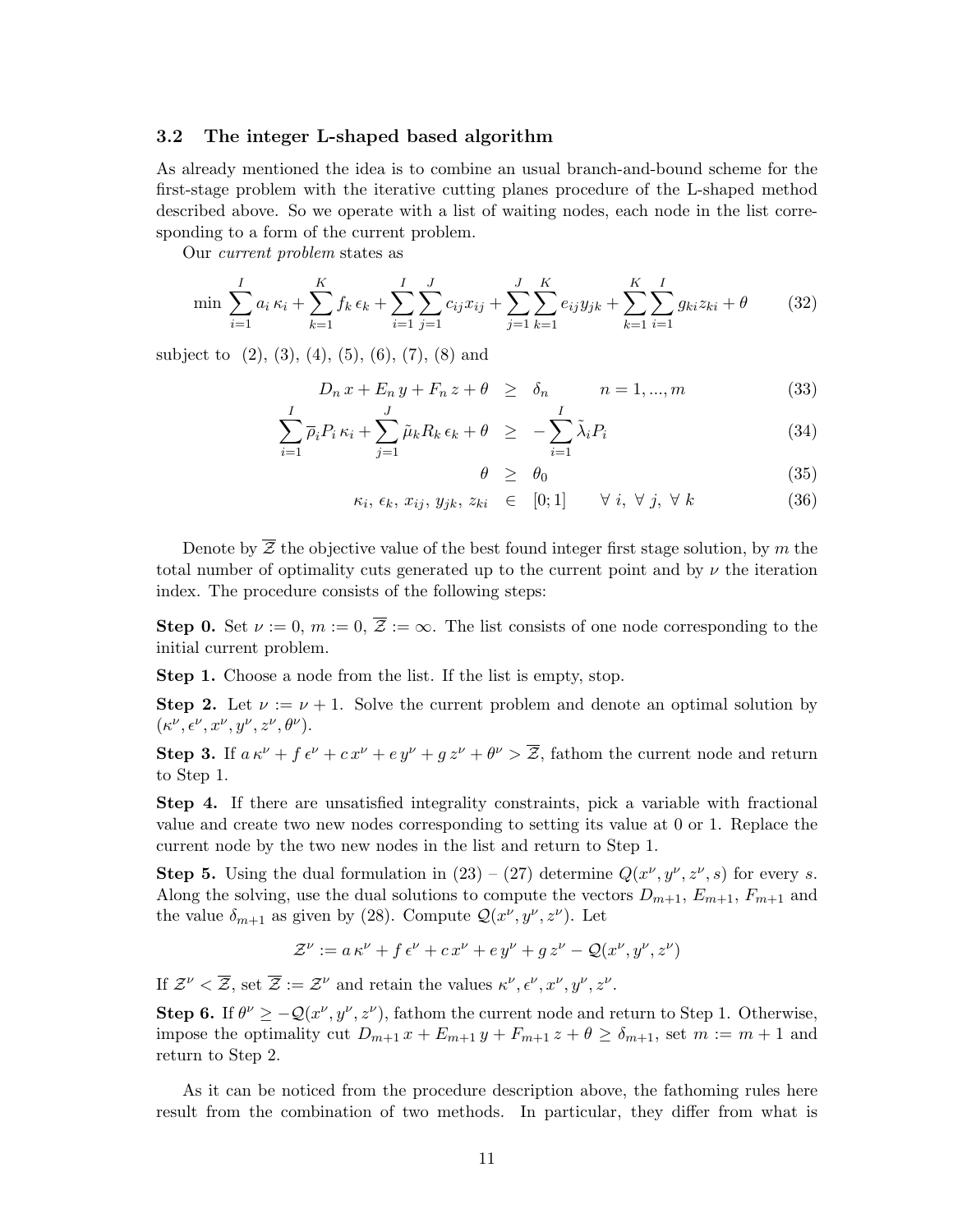usually done in branch-and-bound, in the sense that nodes are not necessarily fathomed when integrality conditions are satisfied. Instead, an optimality cut may be further added in order to assure the extra optimality condition involving the  $\theta$  variable and the expected recourse function. The procedure eventually generates an exact solution to the problem by exhausting the list of nodes to be investigated.

## 4 Implementation issues

The method was implemented on a Windows NT-based 933MHz Pentium III PC with 256MB RAM through a C application which makes use of the CPLEX Callable Library version 7.1 (see ILOG (2000)). Specifically we work with two LP problem objects, one for the current problem and one for the dual recourse problem. In the current problem object, the objective function  $(32)$  and the constraints  $(2), (3), (4), (5), (6), (7), (8), (34), (35)$  and (36) are maintained during computation, while the (branching) integrality constraints and the optimality cuts (33) corresponding to a node are added to the problem object upon entering that node. For the dual recourse problem, the constraints (24), (25), (26), (27) are maintained, while the coefficients of the objective function (23) are modified every time the recourse problem is solved for one scenario. The CPLEX Primal Simplex Optimizer was used for solving the current problem, since it showed enhanced ability to produce solutions with a larger number of integer values. For the dual second-stage problem we used the CPLEX Barrier LP solver, which seemed appropriate for faster evaluations of the recourse function.

The pendant nodes in the list are in fact the leaves of a branch-and-bound tree. If we concatenate all first stage decision into one vector  $(\kappa, \epsilon, x, y, z)$  of dimension N, then there are 2N possible integrality constraints (corresponding to fixing each first stage variable at 0 or 1). So, they can be indexed from 1 to 2N and referred to by their indices. On the other hand, during the computation a dynamic list of optimality cuts is maintained as follows. Each optimality cut is indexed upon generation by  $m + 1$ , where m is the total number of optimality cuts generated up to that point. Such a cut is stored as a list containing (only) its non-zero coefficients of the first stage variables and its value of the right hand side. The optimality cuts generated in one node are imposed for all descendant nodes of the search tree, but removed when backtracking. So, when a node is fathomed, all the optimality cuts generated inside that node are removed both from the current problem formulation and physically from memory. Upon removal of some optimality cuts from the physical memory, all remaining optimality cuts keep the same index which was assigned to them upon generation.

The main algorithm is implemented through a recursive procedure, which can be concisely described as follows:

procedure SolveNode( $I_p$ ,  $O_p$ ,  $O_n$ , ic) begin **if** (ic > 0) **then**  $I = I_p \cup \{ic\};$  $O = O_p \cup O_n;$ BuildCurrent $(I, O);$ SolveCurrent; if  $(a \kappa + f \epsilon + cx + ey + gz + \theta > \overline{z})$  then Remove $(O_n)$ ; {fathom node} else begin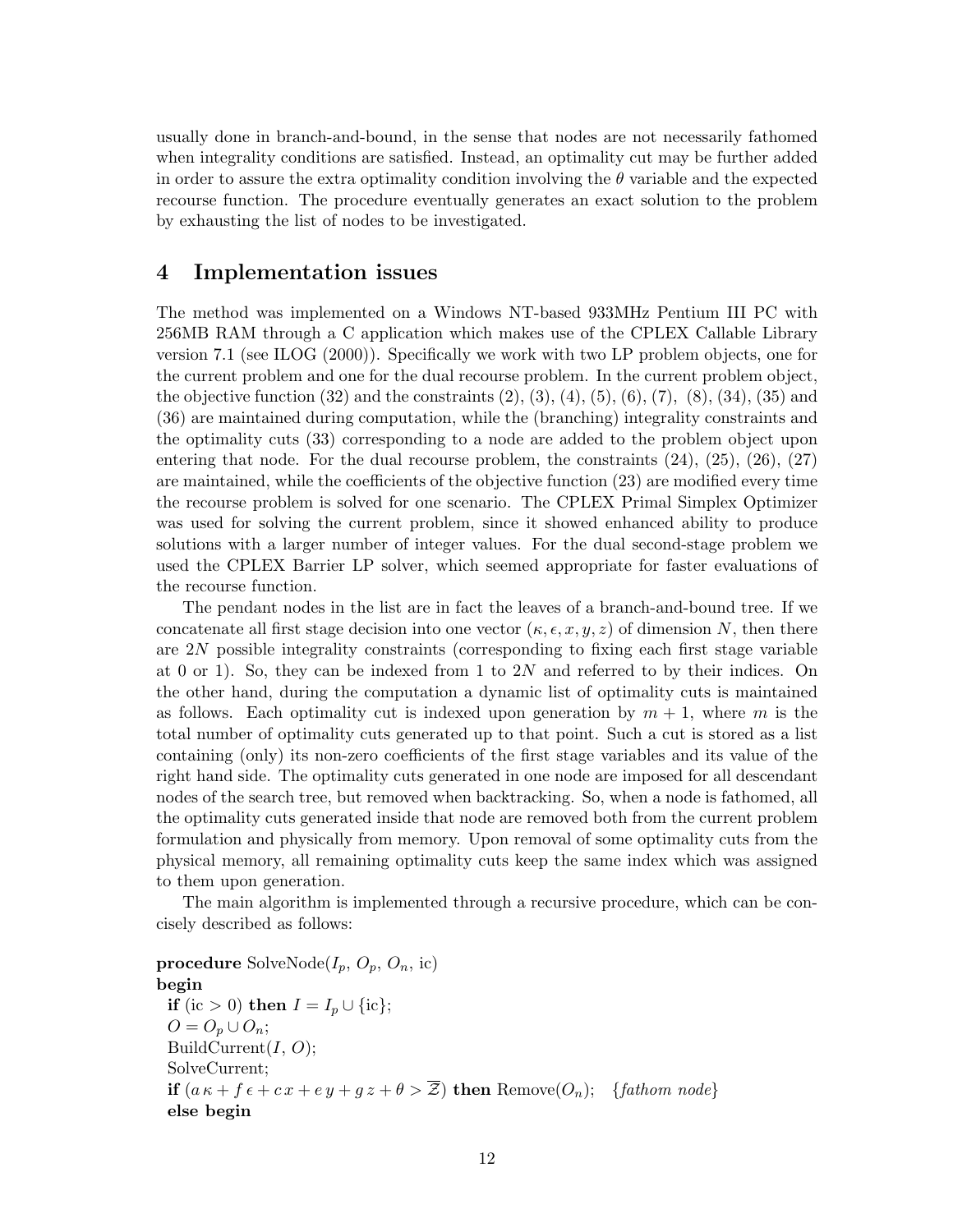```
CheckIntegrality;
   if (exists var fractional)
     then begin
       \text{nic1} = \text{IndexIntConstruct}(var = 1);SolveNode(I, O, \emptyset, \text{nic1});
       \text{nic0} = \text{IndexIntConstruct}(var = 0);SolveNode(I, O, \emptyset, \text{nic0});
       Remove(O_n); {fathom node}
     end;
     else begin
       Perform Step 5 described above;
       Compute D_{m+1}, E_{m+1}, F_{m+1} and \delta_{m+1};
       if (\theta \geq -\mathcal{Q}(x, y, z)) then Remove(O_n); {fathom node}
         else begin
          O_n = O_n \cup \{ \text{opt cut } m + 1 \};m = m + 1;SolveNode(I, O_p, O_n, 0);end;
     end;
 end;
end;
```
where the symbols not yet defined represent the following:

| $\mathcal{L}_n$ | set of integrality constraints inherited from the parent node;     |
|-----------------|--------------------------------------------------------------------|
| ic              | index of the integrality constraint to be imposed inside the node; |
| $O_n$           | set of optimality cuts inherited from the parent node;             |
| $O_n$           | set of optimality cuts previously generated inside the same node;  |
|                 | set of integrality constraints for the current problem;            |
| $\theta$        | set of optimality constraints for the current problem.             |

The algorithm was executed by giving branching priorities to the first stage binary variables in the following manner. First we branched on the  $\kappa_i$  variables, which correspond to the opening decisions for plants. A second priority level was assigned to the  $\epsilon_k$  variables, corresponding to the opening decisions for testing centers. Finally, a third priority level was associated to all the transportation links variables  $x_{ij}$ ,  $y_{jk}$ ,  $z_{ki}$ . As already suggested in the procedure described above, the next node to process when backtracking was chosen as the most recently created node. At each selected node, within each priority group, the next variable to branch on was chosen as the variable belonging to the group, which had the largest fractional value in the current problem solution from that node. The upwards variable branching direction was chosen first in order to attempt a more aggressive strategy for determining feasible network configurations.

# 5 Computational results

We used the model described above to illustrate the analysis of a supply-and-return network in a numerical setting. Specifically, this example follows in broad terms the direction of a case study on (re)manufacturing of electronic equipment as presented in Fleischmann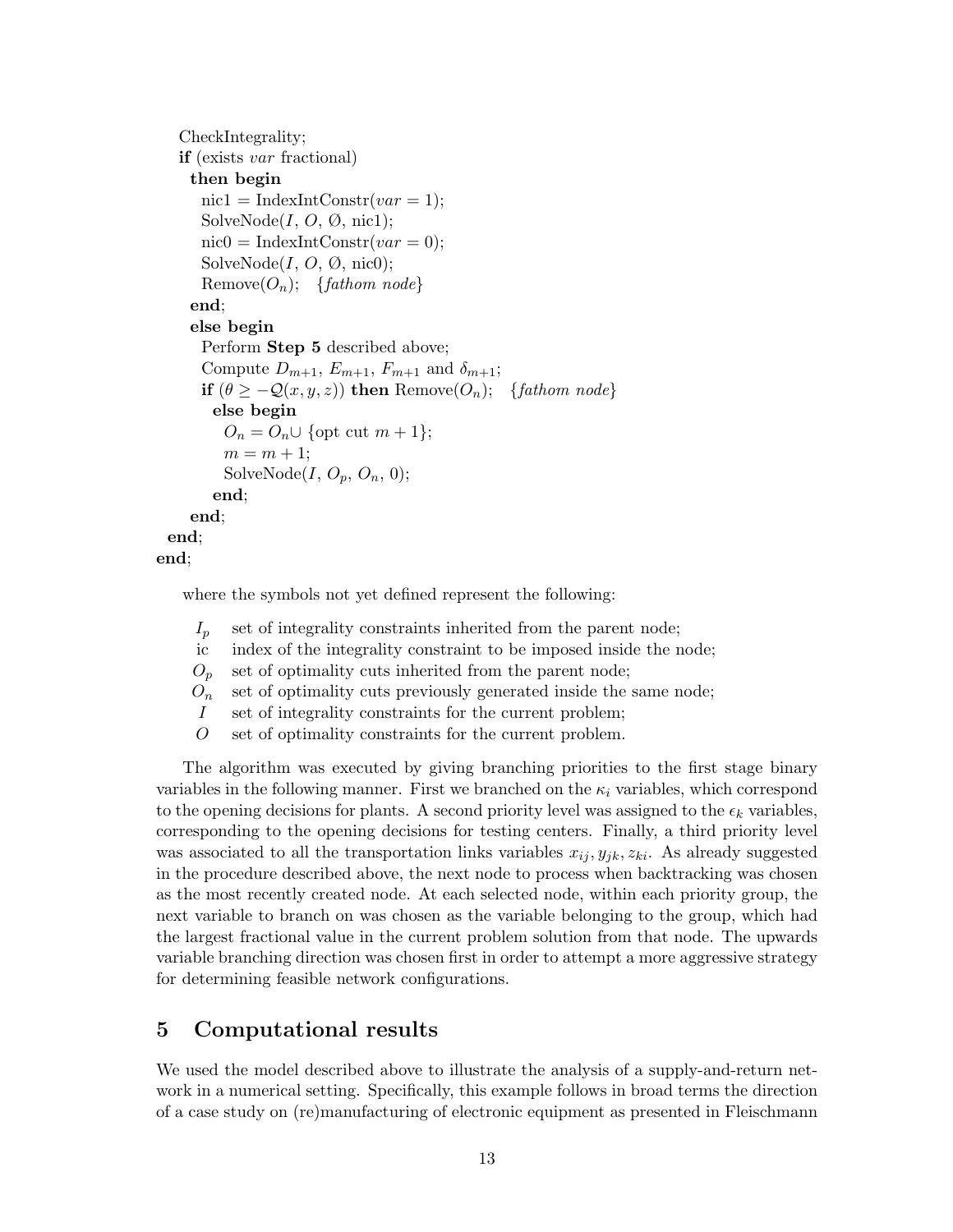(2000). So we assume that, owing to take-back obligations of the original manufacturer, used equipment should be collected from customers for remanufacturing or proper disposal. A substantial penalty is imposed for the returns which are not collected. Due to a strict legislation prescribing re-processing to the largest extent possible, no collected equipment may be disposed at the collection sites. Instead, all collected equipment has to be shipped to some center for inspection, disassembly and testing (in this context, the term 'facility' will denote a disassembly/testing center). In order to allow for remanufacturing, the used equipment must meet certain quality standards. The equipment failing such quality tests is disposed of at the local level, while the acceptable equipment is shipped to the original manufacturing plants, which are assumed to accommodate also the remanufacturing operation. After recovering the intrinsic left value, the remanufactured equipment is re-sold in the same markets as the new products. Apparent drawbacks of this setting are the implicit assumptions that the plant capacity may be split for production and remanufacturing at various amount levels, while the remanufactured products are considered equal substitutes for the new products in the market. Clearly, the remedy would be to consider a multicommodity network flow model, where different quality streams and different corresponding capacities are distinguished. Moreover, an intermediate warehouse level may be considered for the distribution in the forward supply chain instead of supplying markets directly from the plants. However, we feel that these elements would not change the essence of our investigations. Therefore we stick here to the above assumptions for the sake of clarity of our exposition.

However, in contrast with Fleishmann (2000), we consider also some different elements in our setting. Firstly, we assume that plants may have two possible capacities  $P^1$  and  $P^2$  and respectively that disassembly centers may have two possible capacities  $R^1$  and  $R^2$ . More precisely, we incorporate a notion of 'economy of scale' for the processing capabilities and assume that  $P^1$  can be doubled to  $P^2$  at about 65% more fixed costs, while  $R^1$  can be doubled to  $R^2$  at 50% more fixed costs. Secondly, in our setting the volume dependent transportation costs are - relatively to the fixed costs of facilities - slightly higher. This may stimulate somewhat the choice of more decentralized network configurations. Thirdly, we consider average costs  $c_{ij}, e_{jk}, g_{ki}$  related only to the existence of transportation links. These costs are assumed proportional to the distance between the corresponding sites. Finally, our model does consider penalty costs for not collecting (part of) returns from the markets, but does not consider penalties for not satisfying (part of) demand of the markets. Thus, we assume that demand at markets is seen only as a profit opportunity and not as an obligation by the network investor. The parameters settings for this example are summarized in Table 1.

We consider three problem settings based on a total number of potential markets of  $J = 60, J = 80$  and respectively  $J = 100$ . The market locations are generated in the square  $S = [0; 4000] \times [0; 4000]$  as described in the sequel. In each problem setting, three demand scenarios are considered, where demands grow both in amount and in locational diversity at a low  $(L)$ , medium  $(M)$  and high  $(H)$  level. We accomplish this by increasing the number of markets as well as their demand limits at successive levels in the following manner. First, we randomly generate a low number of markets l according to a uniform distribution in the square  $S_0 = [1000; 3000] \times [1000; 3000]$ , where demand of each market (in thousand pieces) is randomly generated according to a uniform distribution in [15; 25]. These values define the low demand scenario L. Then, we keep the l sites from scenario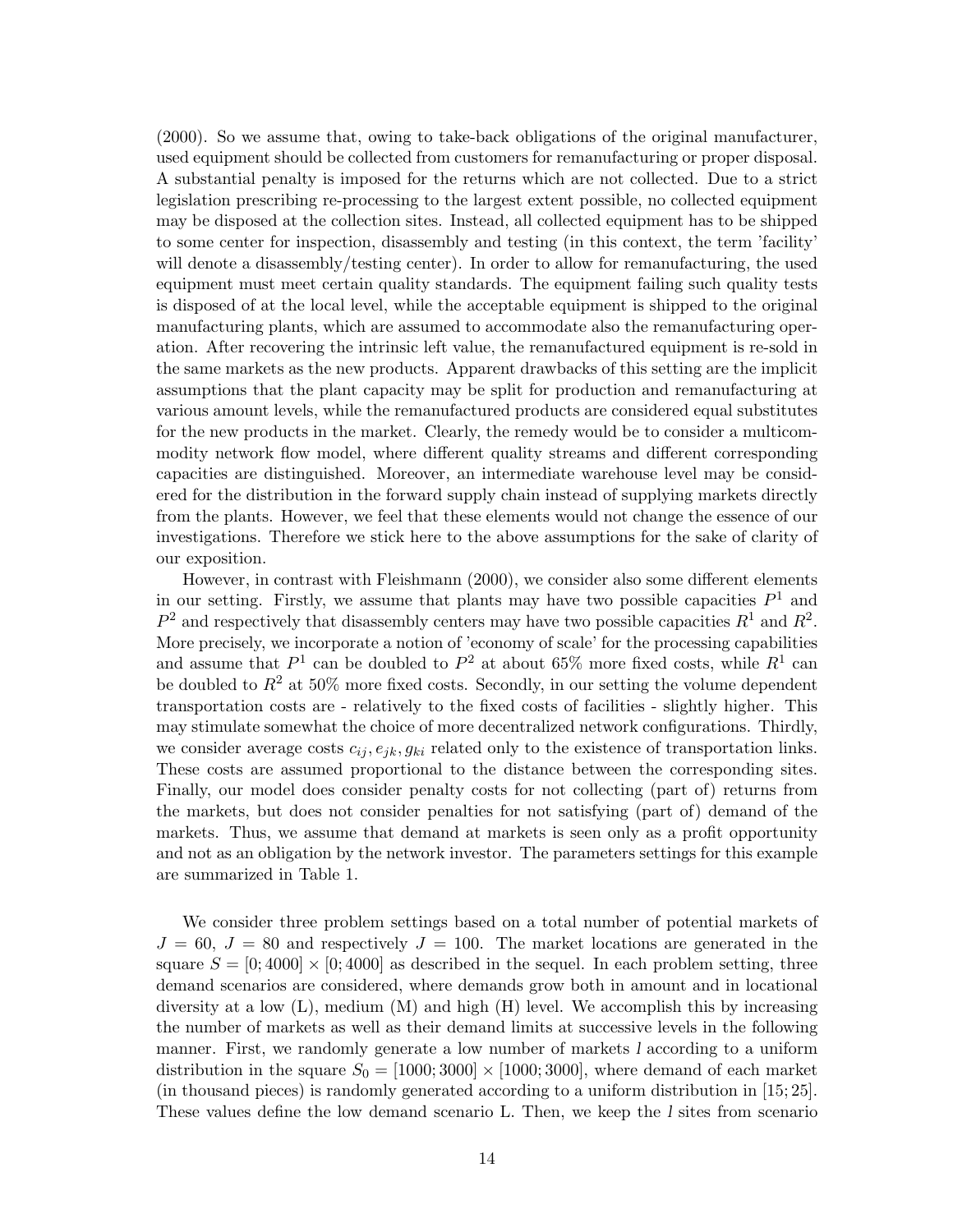| Description                                                                                                                                                                                | Value                                             |
|--------------------------------------------------------------------------------------------------------------------------------------------------------------------------------------------|---------------------------------------------------|
| Capacity plant $P1$<br>Capacity plant $P^2$                                                                                                                                                | 600,000<br>1,200,000                              |
| Capacity facility $R^1$<br>Capacity facility $R^2$                                                                                                                                         | 150,000<br>300,000                                |
| Fixed costs plant (per annum) $P1$<br>Fixed costs plant (per annum) $P^2$<br>Fixed costs facility (per annum) $R1$<br>Fixed costs facility (per annum) $R^2$                               | 9,000,000<br>15,000,000<br>1,200,000<br>1,800,000 |
| Average costs of a link plant – market (per km per annum)<br>Average costs of a link market – facility (per km per annum)<br>Average costs of a link facility $-$ plant (per km per annum) | 800<br>500<br>300                                 |
| Transportation costs (per prod per km)<br>$plant \rightarrow market$<br>$market \rightarrow facility$<br>facility $\rightarrow$ plant                                                      | 0.040<br>0.025<br>0.015                           |
| Penalty costs for not collected returns (per prod)                                                                                                                                         | 60                                                |
| Recovery fraction                                                                                                                                                                          | 0.6                                               |
| $Cost \, savings = production - reprocessing (per \, prod)$                                                                                                                                | 150                                               |
| Disassembly/Testing costs (per prod)                                                                                                                                                       | 35                                                |
| Disposal costs (per prod)                                                                                                                                                                  | 10                                                |

Table 1: Parameter settings for the numerical results

L and besides them we randomly generate a further number of  $m - l$  markets, uniformly in  $S_1 = [500; 3500] \times [500; 3500] \setminus S_0$  (up to a medium number of markets m). Now, for each of the m sites a demand value (in thousand pieces) is randomly generated according to a uniform distribution in [20; 40]. These figures result in the medium demand scenario M. Finally, we keep the m sites from scenario M, generate some  $h - m = J - m$  more markets uniformly in  $S_2 = S \setminus (S_0 \cup S_1)$  (up to a high number of markets  $h = J$ ) and randomly generate a demand figure (in thousand pieces) uniformly in [25; 55] for each of the h markets. The last demand values define now the high demand scenario H. For the problem setting with  $J = 60$  we consider  $l = 20$ ,  $m = 35$  and  $h = 60$ ; when the total number of potential markets is  $J = 80$  we set  $l = 30$ ,  $m = 50$  and  $h = 80$ ; finally, for the setting with  $J = 100$  we take  $l = 40$ ,  $m = 70$  and  $h = 100$ . In any problem setting, the three demand scenarios are assumed to have equal weight  $(1/3)$ .

Besides demand scenarios, we also consider demand dependent returns scenarios in the following sense. We assume that  $r_j = \eta d_j$  for all j, that is there is a uniform return rate  $\eta$  across all the markets. We consider four equally probable values for  $\eta$ , namely 0.2, 0.4, 0.6 and 0.8. Three alternative settings for demand and four for the return rate result in  $3 \times 4 = 12$  overall scenarios to be investigated. Clearly, as in the previous chapter, the underlying assumption is that scenarios as such may be build based on field knowledge of some experts. Moreover, the associated probabilities are of subjective nature and tend to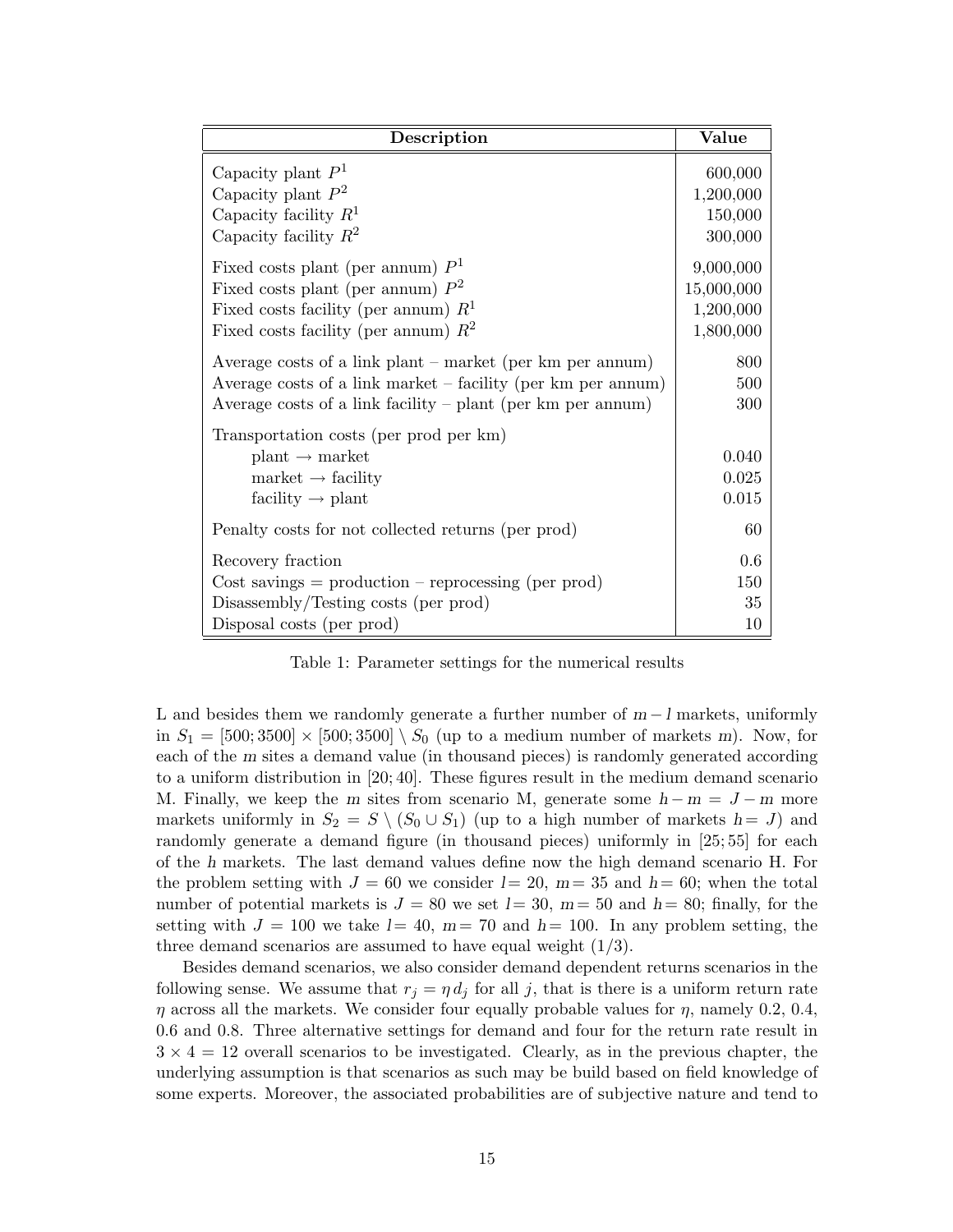reflect the relative importance given to each of the identified alternatives.

In all problem settings we consider 15 potential plant locations and 25 potential disassembly center locations. However, since at any such location 2 possible capacities may be chosen, this leads to a total number of  $I = 30$  potential plant sites and a total number of  $K = 50$  potential center sites. In all settings, 7 plant locations and 10 center locations are first randomly generated according to a uniform distribution in  $S_0$  and then 8 more plant locations and 15 more center locations are uniformly generated in  $S<sub>1</sub>$ . The distance between any two locations is considered to be the euclidean distance (with kilometer as distance unit).

The settings given in Table 1 together with the assumptions made above define specific mechanisms which underly the system under consideration. The generation of scenarios aims to reflect situations where the markets (possibly for newly designed and developed products) may expand or alternatively, shrink in the long-run planning time, in terms of both demand levels and locational diversity. On the other hand, returns may vary at different levels, depending on the level of demand. Given this close dependency as well as the co-location of manufacturing and remanufacturing operations, the issue addressed here is that of an appropriate integral network design, that is the simultaneous optimization of both the forward and the reverse network channels. Clearly, for any *given* level of demand, in general it is profitable to invest in sufficient production capacity in order to meet all demanded volumes. Yet, another important observation is that for any given level of returns, the substantial penalty for not collecting (part of) returns combined with significant savings resulting from re-manufacturing lead to strong incentives to invest in sufficient testing capacity for all returned volumes. Since the two channels are closely interrelated at the plant level, the integral network configuration for given demand/returns values results from the interaction of these two tendencies. More specifically, the new products will be in general substituted by remanufactured products to the largest extent possible, such that both the new and the remanufactured products together cover as much as possible from markets demand. It is expectable that these functioning mechanisms of the system will be accurately reflected in the optimal solutions of the individual scenarios. However the aim of the stochastic approach is to generate a balanced solution, able to make a proper trade-off between the investments which would be chosen just on an individual scenario basis. Within the context of integrated forward and reverse logistics chains as considered here, the nature of this trade-off should be carefully analyzed, since besides fixed investment costs and transportation costs, the (potential) penalties may be an important driver as well. Lower investments may be appropriate for low or medium levels of demand/returns, but are likely to result in significant loss of market opportunities and/or high penalties for the returns which can not be collected in other scenarios due to the lack of testing capacity. By contrary, higher investments will in general avoid these consequences, but will probably generate a substantial loss in low/medium demand scenarios due to a substantial part of unnecessary (i.e. unused) opened capacity. Consequently, a trade-off solution should adequately balance the investments against the gains and the negative effects (including substantial potential penalties!) which may occur in all the considered scenarios. We discuss in more detail the impact of this uncertainty on the network design decisions in section 5.2, after addressing the computational efficiency of the proposed approach in the next section.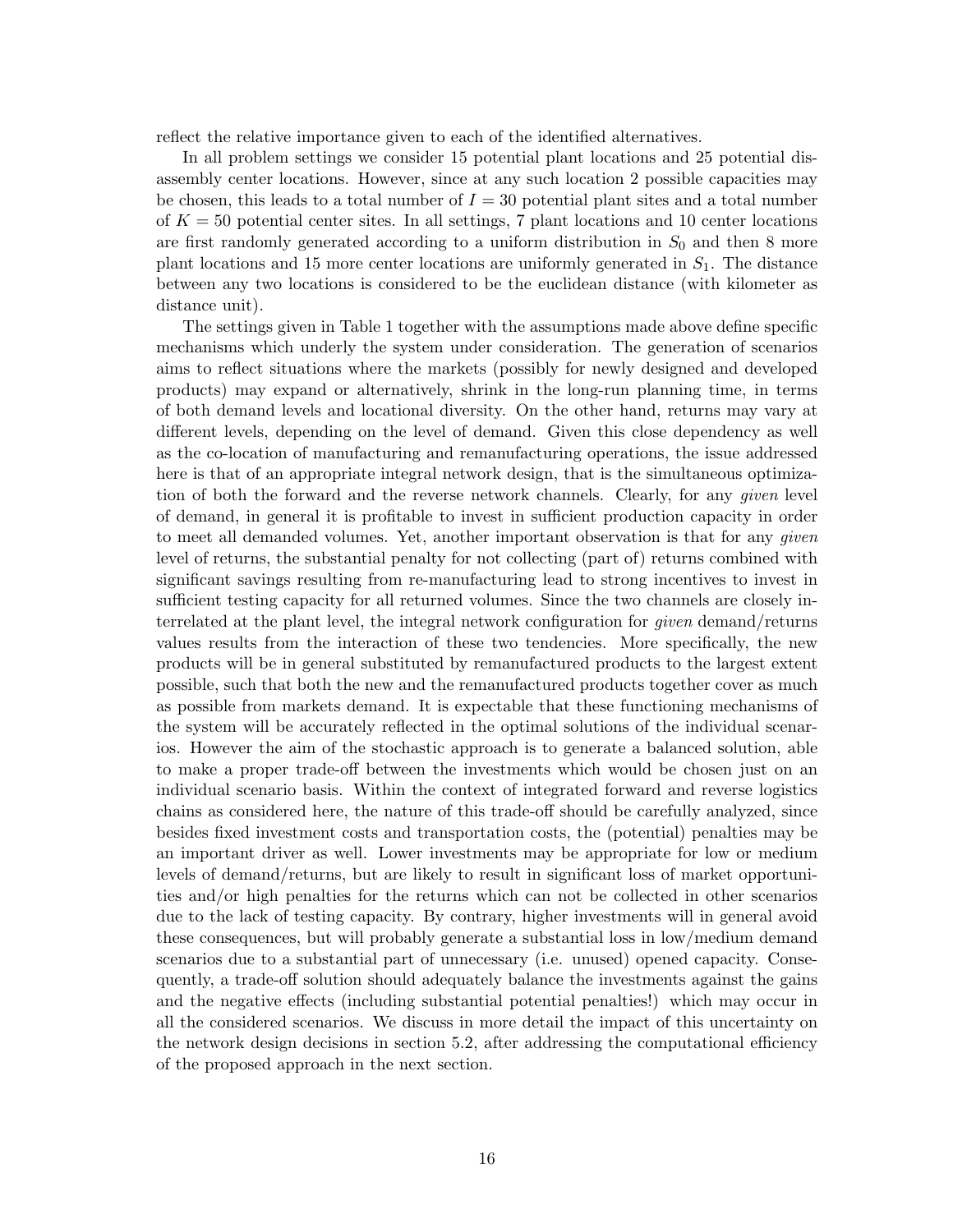#### 5.1 Computational efficiency

In order to assess the computational efficiency of the method, in each of the three problem settings (that is,  $J=60$ ,  $J=80$  and respectively  $J=100$ ) we applied the described algorithm on five problem instances. The instances for different values of  $J$  were generated independently (i.e. there is no correspondence between instances with the same label from two different problem settings). Computational results are presented in Table 2, Table 3 and Table 4. These tables report the CPU running time (in seconds), the number of nodes and cuts generated during the searching process as well as the number of plants and facilities of each type opened in every instance. The CPU times include both the branch and cut part of the procedure and the building of the problem objects for the current problem and for the dual second stage problem. These results indicate a remarkable performance consistency of the method for the considered problem.

In the problem setting with  $J = 60$  markets the model contains 6,380 binary first stage variables (80 opening decisions and 6,300 links) and 6,300 continuous second stage variables for each scenario, i.e. 75,600 continuous variables for all scenarios. The running times varied roughly between 3 and 7 minutes, with an average running time of about 5 minutes.

When  $J = 80$  markets are considered, the model makes use of 7,980 binary first stage variables (80 opening decisions and 7,900 links) and 7,900 continuous second stage variables for each scenario (93,600 continuous variables in total). The running times in this setting varied between about  $4 \frac{1}{2}$  minutes and about  $10 \frac{1}{2}$  minutes. The average running time on the five instances was slightly less than 8 minutes.

Finally, in the setting with  $J = 100$  markets the model contains 9,580 binary first stage variables (80 opening decisions and 9,500 links) and 9,500 continuous second stage variables for one scenario (resulting in a total of 114,000 continuous variables for all scenarios). The running times among the five instances varied roughly between 7 1/2 min and 20 1/2 minutes, with an average running time of about 14 minutes.

There is a larger increase in the average running times when going from 80 to 100 (potential) markets, than from 60 to 80 markets. However, all the computation times are rather low, even though a relatively large number of nodes are investigated and a significant number of cuts are generated. The context of the problem addressed here may not be directly comparable to that of the specific case study we have previously reported (see Listes and Dekker (2001)). Nevertheless, the two problems include comparable numbers of location decision variables, while obviously, the running times resulted here are with one order of magnitude lower. The difference in speed of the used computers contributes only to a very small extent to this remarkable reduction in computation times. Clearly, the essential difference relates to different modelling and solution methodology. In particular, the first stage problem as formulated here has a special structure, which can be exploited during solving. Moreover, owing to the decomposition strategy, it is no longer necessary to work with an extensive form of the model and a large number of second stage variables (i.e. one set for every scenario). Instead, the number of continuous variables which suffice for one scenario can be iteratively used for all the scenarios in order to compute the expected recourse function and where appropriate, the coefficients of the optimality cuts. Once determined, these elements are then transferred and used within the (first stage) current problem. It is this modularity which contributes essentially to the efficiency of the approach.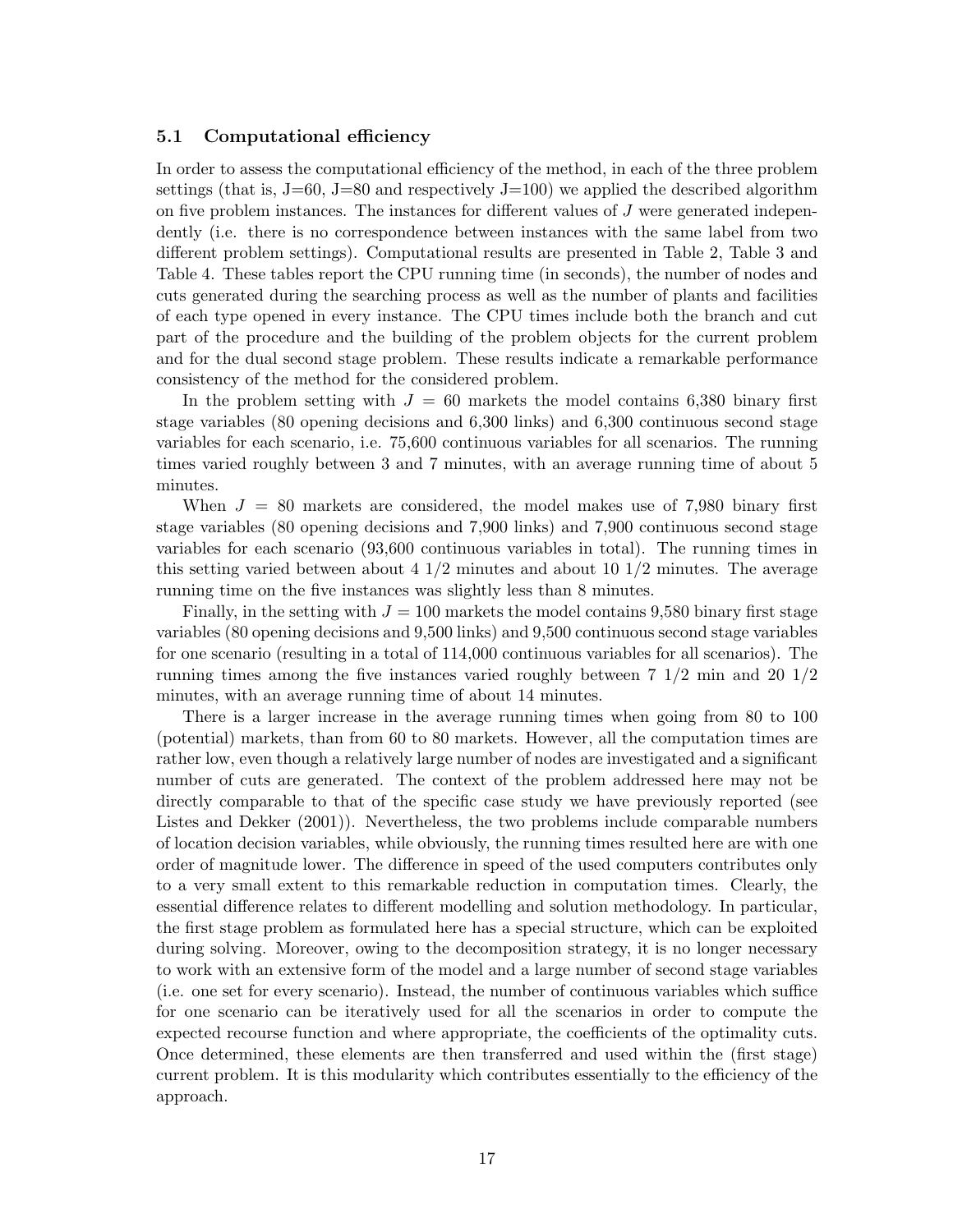|                |           |            |       | <b>Plants</b>  |                |                    | <b>Facilities</b> |
|----------------|-----------|------------|-------|----------------|----------------|--------------------|-------------------|
| Instance       | Time(sec) | Nodes Cuts |       | P <sup>1</sup> | $P^2$          | $\overline{R}{}^1$ | $\bar{R}^2$       |
|                | 231       | 523        | 69    | $\overline{2}$ | $\Omega$       | 4                  | 4                 |
| $\overline{2}$ | 426       | 1021       | 185   | $\Omega$       | $\overline{2}$ | 3                  | 5                 |
| 3              | 284       | 240        | 91    | 1              | 1              | 3                  | 4                 |
| 4              | 178       | 414        | 59    | $\overline{2}$ | $\Omega$       | 3                  | 4                 |
| 5              | 375       | 732        | 143   | 1              |                | 3                  | 5                 |
| Average        | 298.8     | 586        | 109.4 | 1.2            |                | 3.2                | 4.4               |

Table 2: Computational results on 5 problem instances for  $\rm J{=}60$ 

|                |           |            |     | Plants         |                |       | <b>Facilities</b> |
|----------------|-----------|------------|-----|----------------|----------------|-------|-------------------|
| Instance       | Time(sec) | Nodes Cuts |     | P <sup>1</sup> | $P^2$          | $R^1$ | $\overline{R^2}$  |
|                | 573       | 1242       | 183 | 2              |                | 5     | 5                 |
| $\overline{2}$ | 278       | 406        | 67  | $\theta$       | $\overline{2}$ | 5     | $\overline{4}$    |
| 3              | 486       | 351        | 145 |                | $\overline{2}$ | 4     | 6                 |
| 4              | 621       | 1013       | 212 | 2              |                | 5     | 6                 |
| 5              | 369       | 435        | 98  |                | $\overline{2}$ | 4     | 5                 |
| Average        | 465.4     | 689.4      | 141 | 1.2            | 1.6            | 4.6   | 5.2               |

| Table 3: Computational results on 5 problem instances for $J=80$ |  |  |  |  |  |  |
|------------------------------------------------------------------|--|--|--|--|--|--|
|------------------------------------------------------------------|--|--|--|--|--|--|

|                |           |            |     | <b>Plants</b>  |                |       | <b>Facilities</b> |
|----------------|-----------|------------|-----|----------------|----------------|-------|-------------------|
| Instance       | Time(sec) | Nodes Cuts |     | P <sup>1</sup> | $P^2$          | $R^1$ | $\bar{R}^2$       |
| 1              | 876       | 1073       | 193 | 1              | 3              | 6     |                   |
| $\overline{2}$ | 619       | 959        | 129 | 2              | $\overline{2}$ | 6     | 6                 |
| 3              | 1013      | 1347       | 156 | 1              | 3              | 5     | 8                 |
| 4              | 442       | 731        | 74  | $\overline{2}$ | $\overline{2}$ | 4     |                   |
| 5              | 1228      | 1785       | 248 | $\overline{2}$ | 3              | 6     | 9                 |
| Average        | 835.6     | 1179       | 160 | 1.6            | 2.6            | 5.4   | 7.4               |

Table 4: Computational results on 5 problem instances for  $\rm J\rm=100$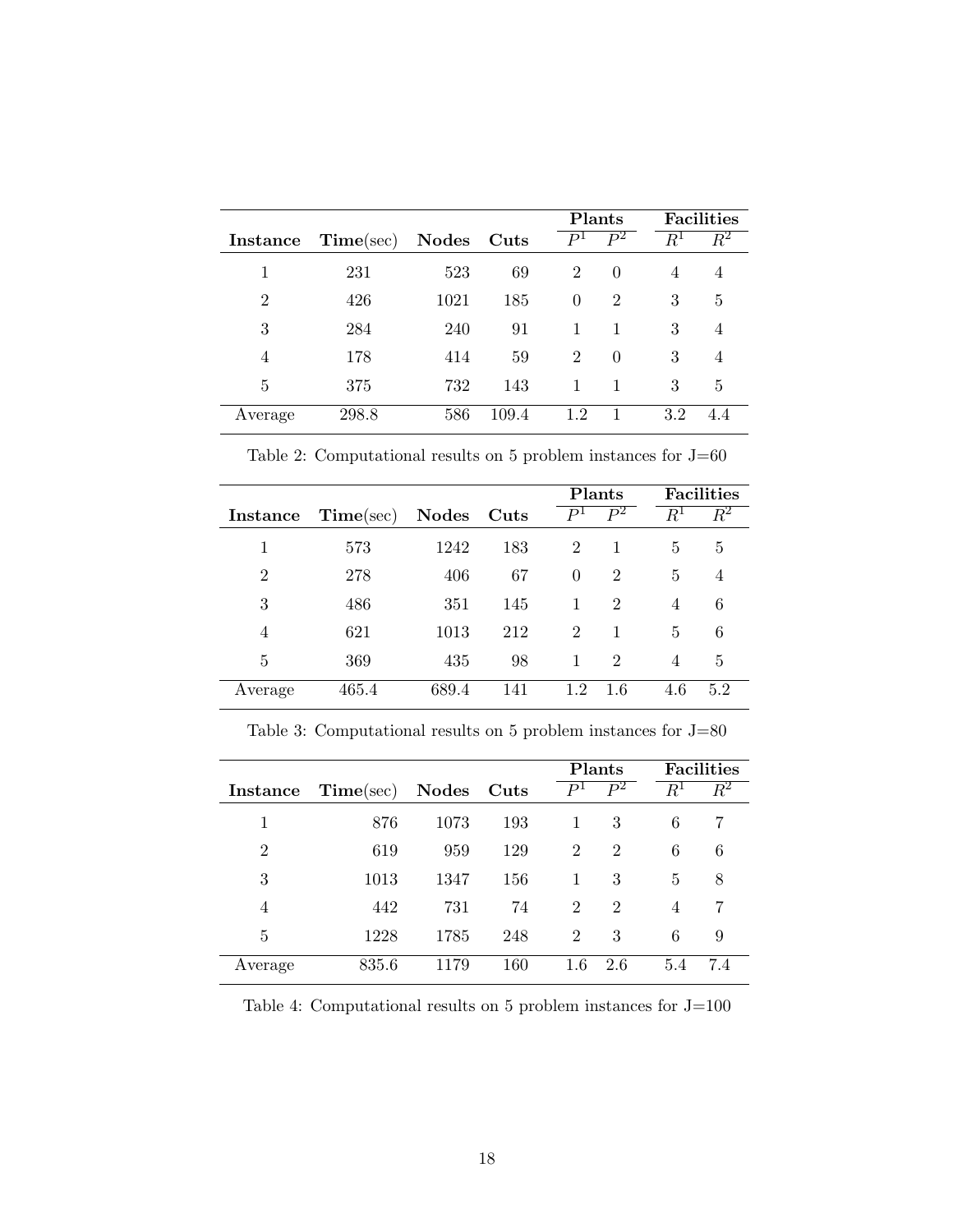Such specialized modelling strategies and solution methods may substantially improve the computational tractability of stochastic models for logistics network design. In particular, they may significantly reduce the proficiency gap between stochastic methods and computationally less demanding, yet theoretically less powerful methods such as sensitivity or scenario analysis. This is important since scenario analysis generally requires a much finer gradation of the scenarios to be considered, followed by a cumbersome performance evaluation of each individual scenario solution over all scenarios. If the running time of a stochastic method can be reduced far below the prohibitive level (as it is apparently the case here), multiple runs of such models may be performed in order to investigate in more comprehensive steps the robustness relative to the uncertainty in parameter values.

#### 5.2 Impact of uncertainty

As mentioned previously, we dedicate this section to a more detailed discussion of the impact of uncertainty on network design decisions. In order to make things concrete, we present in more detail the results obtained in instance 5 of the problem setting with  $J = 80$  potential markets. The optimal solutions for each of the twelve scenarios and the stochastic solution can be found in Table 5. We note that in this table the plant sites and test center sites are numbered separately, either numbering being done in increasing order of distance to the central point (2000, 2000). The network configuration in the stochastic solution is further illustrated in Figure 2 (for the sake of clarity, the links to and from the markets are omitted in the picture).

The stochastic solution differs from any of the individual scenario solutions on both the opened plants and the opened testing centers, but seems closer to the configuration from M0.8 scenario. However, at first sight it can be noticed that the plant capacity opened in the stochastic solution is higher that in the M scenarios, while the opened test center capacity shifts even more to the upper side of the investment levels involved in scenarios. In order to explain this effect we take a closer look to the actual profit figures. To this end, Table 6 gives the optimal profit values for each individual scenario, the profit generated by the stochastic solution in each scenario as well as the difference between the optimal profit and the profit generated by the stochastic solution configuration (regret). One remark is in order. When evaluating the stochastic solution over the scenarios, only the location of the plants and the test centers is fixed, the transportation links are allowed to be re-chosen according to the situation in each scenario. This will hold as well when evaluating an arbitrary individual scenario solution configuration over all the scenarios.

Table 6 shows that the stochastic solution configuration achieves an expected profit equal to 69.92% of the weighted average of the individual optima. Moreover, it gives regret figures which are spread over a rather short range. Higher regret values are given in the L scenarios due to too much investment costs and in scenario H0.8 due to the payment of a penalty for not collecting a small fraction of returns. The stochastic solution configuration achieves the lowest regret in scenario M0.8.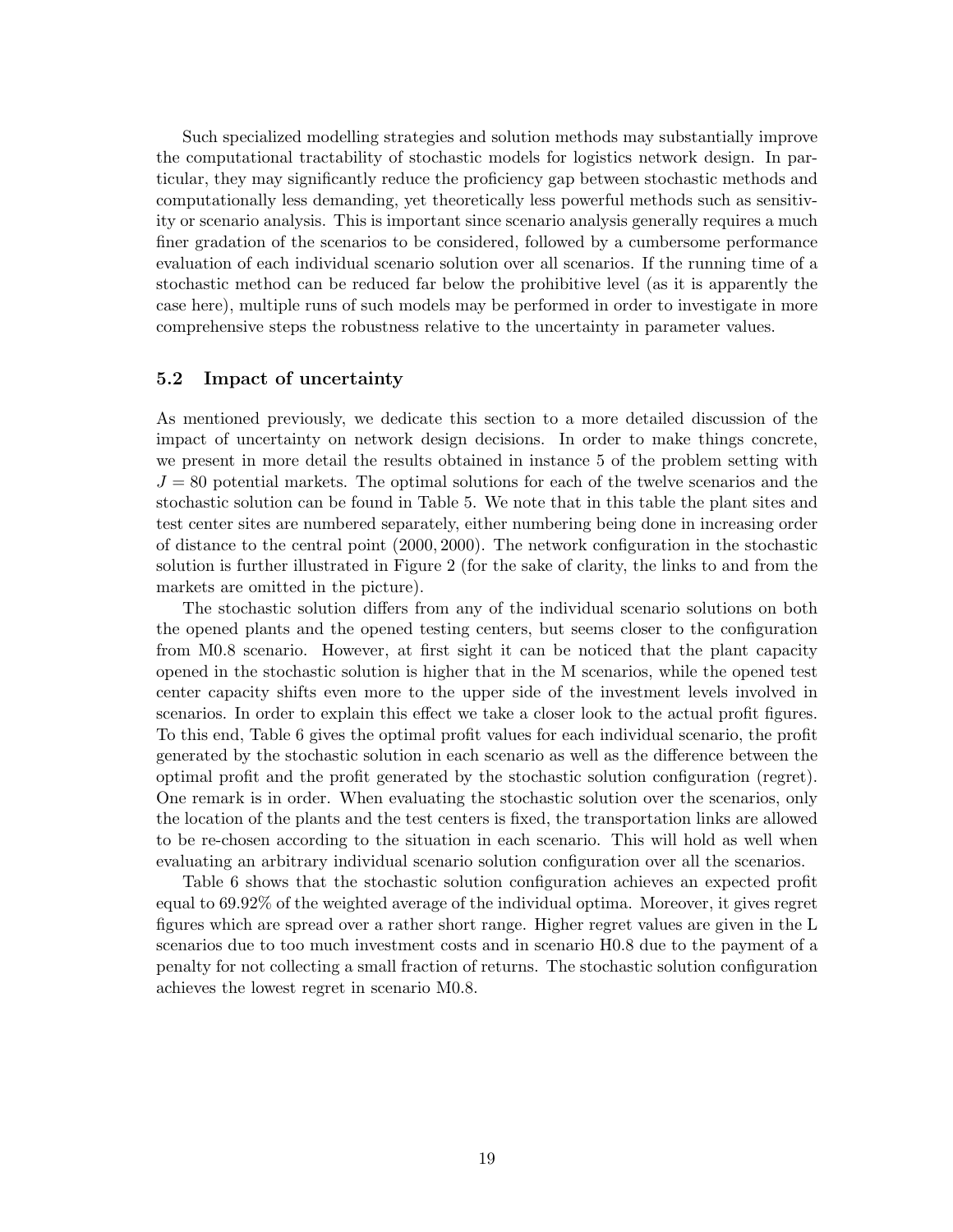|                  |                                    | Open plants            |                       | Open test centers                             |
|------------------|------------------------------------|------------------------|-----------------------|-----------------------------------------------|
| Scenario         | $\vec{P}$                          | $P^2$                  | Ŕ                     | $R^2$                                         |
|                  | sites (total)                      | sites (total)          | sites (total)         | (total)<br>sites                              |
| L0.2             | 1, 2(2)                            | $\widehat{\circ}$      | 2(1)                  | 3(1)                                          |
| L0.4             | 1, 2(2)                            | $\widehat{\bullet}$    | $2, 4$ (2)            | $\widehat{\Xi}$<br>ro                         |
| $10.6\,$         | $1, 2$ $(2)$                       | $\widehat{\circ}$      | 2(1)                  | $\widehat{\mathbf{S}}$<br>4,5                 |
| $_{\rm L0.8}$    | $\mathbf{S}$<br>1, 2               | $\widehat{\mathsf{e}}$ | $5, 8$ (2)            | $\widehat{\mathbf{S}}$<br>2, 3                |
| M <sub>0.2</sub> | $3, 7$ (2)                         | 6(1)                   | 6(1)                  | $\widehat{\mathbf{S}}$<br>4, 5,               |
| M0.4             | $3, 7$ (2)                         | 6(1)                   | $6, 8, 13$ (3)        | 4, 10 $(2)$                                   |
| M0.6             | $\widehat{\mathbf{S}}$<br>ು.<br>ವಿ | 6(1)                   | $10, 13, 16$ (3)      | $\widetilde{\mathbf{S}}$<br>1, 4, 6           |
| M0.8             | $3, 7$ (2)                         | 6(1)                   | 14,18, 19, 20 (4)     | $\overline{4}$<br>3, 5, 6, 16                 |
| H0.2             | $\widehat{\Xi}$<br>15<br>1         | $3, 6, 9$ (3)          | 9, 16(2)              | $\widehat{\mathbf{e}}$<br>5, 6, 14            |
| H0.4             | $\left(1\right)$<br>15             | $3, 6, 9$ (3)          | $3, 6, 23$ (3)        | $\widetilde{\mathbf{e}}$<br>5, 15, 19, 21, 25 |
| H0.6             | $\widehat{\Xi}$<br>15              | $3, 6, 9$ (3)          | 2, 6, 14, 19 (4)      | E<br>3, 5, 15, 21, 23, 24, 25                 |
| H0.8             | $\widehat{\Xi}$<br>$\frac{1}{2}$   | $3, 6, 9$ (3)          | 7, 13, 17, 19, 20 (5) | త<br>2, 3, 5, 14, 15, 21, 23, 24, 25          |
| Stoch            | 8(1)                               | $3, 6$ (2)             | 2, 14, 23, 24 (4)     | $\widetilde{5}$<br>3, 5, 15, 21, 25           |
|                  |                                    |                        |                       |                                               |

Table 5: Optimal scenario solutions and stochastic solution,  $J=80$ , instance 5 (plant sites and test center sites are numbered separately; the numbering is done in increasing order of distance to the common center of the Table 5: Optimal scenario solutions and stochastic solution, J=80, instance 5 (plant sites and test center sites are numbered separately; the numbering is done in increasing order of distance to the common center of the square regions)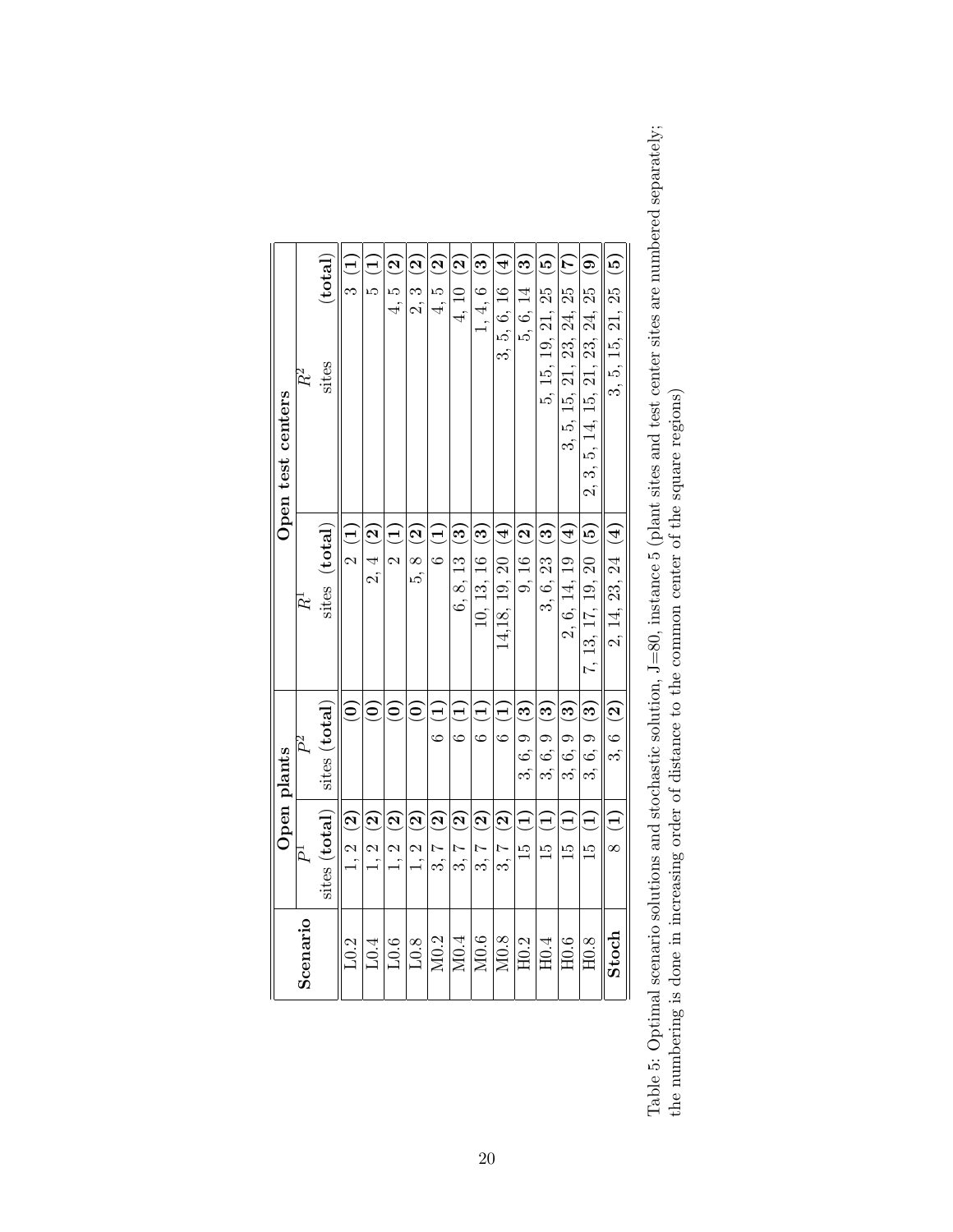

Figure 2: Network configuration in the stochastic solution  $(J=80, \text{ instance } 5)$ 

In Table 7 a worst case analysis for this instance is presented. The worst case configuration for each scenario is considered to be the configuration taken from the twelve scenarios which gives the lowest profit (or alternatively, the highest loss) in that scenario. It turns out that the solution from scenario H0.8 gives the worst performance on the first seven scenarios due to too high investment costs, while the solution from scenario L0.2 performs worst on the last five scenarios due to too less manufacturing/testing capacity which results in important loss of market opportunities and in huge penalties for not being able to test large volumes of returns. We note that in the worst case an actual loss is being generated in the first four and the last two scenarios, such that the expected worst case outcome is in the end a small negative value (loss). This means that for the considered system and its dynamics the expected worst regret basically equals the expected profit which would be only ideally achieved in case of perfect information (that is the weighted average of the individual optima). The loss generated by too high investments has about two times lower extent than the loss generated when paying the largest penalties. On the other hand, the loss due to high penalties in scenarios H0.8 and H0.6 is reduced in larger steps in scenarios H0.4 and H0.2 (which involve less returns), while the loss generated by too high investments are to a lower rate attenuated when processing increasing volumes of returns in scenarios L0.2 - L0.8. These remarks show that both the investments costs and the potential penalties are strong drivers of system performance. However, the impact of penalties shows a potentially more striking effect on the final outcome. For example, in the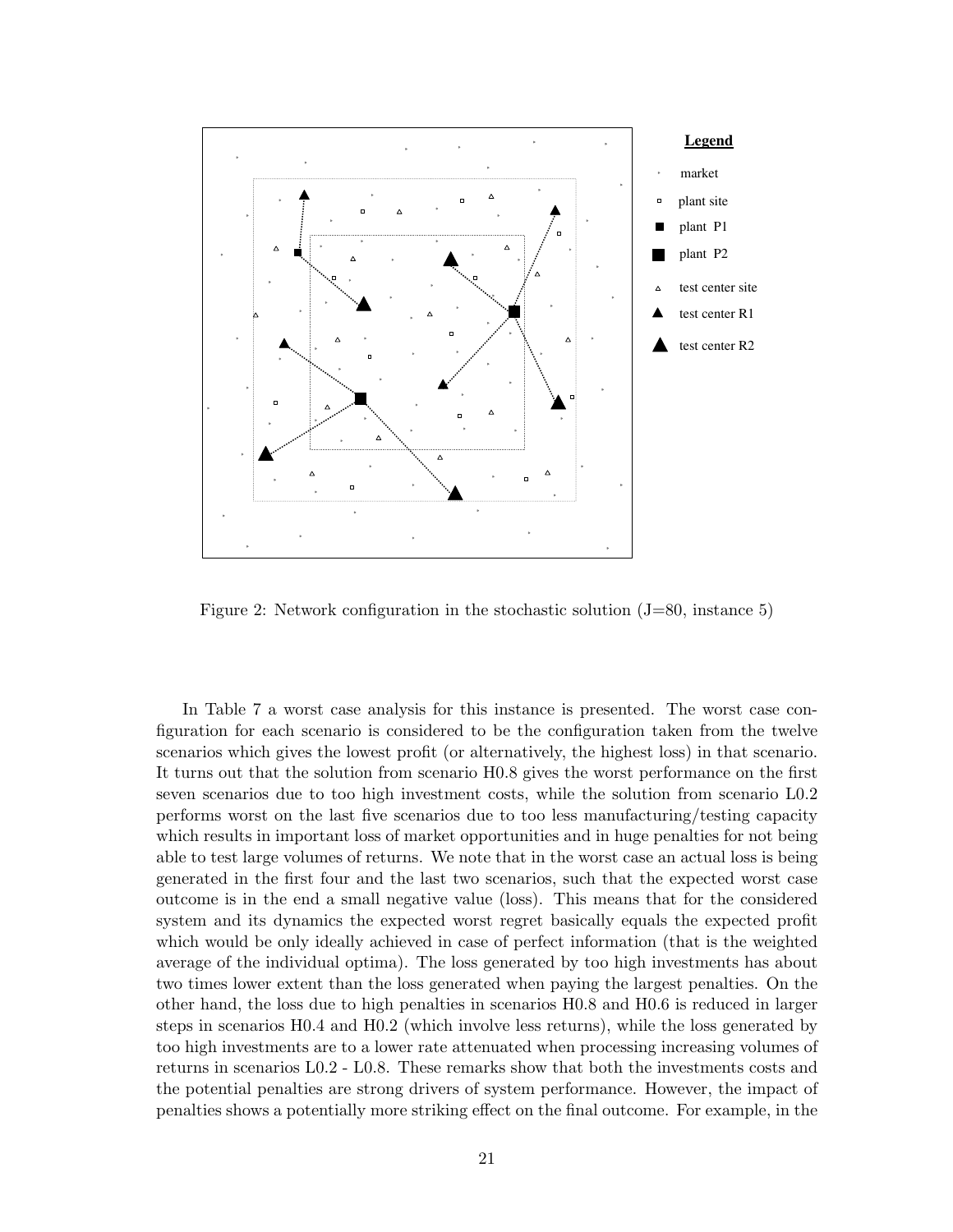|                  | Optimal     | Stochastic  | Stoch Regret $=$ |
|------------------|-------------|-------------|------------------|
| Scenario         | profit      | profit      | $Opt - Stock$    |
| L <sub>0.2</sub> | 29,235,100  | 1,168,400   | 28,066,700       |
| L <sub>0.4</sub> | 33,647,300  | 6,433,100   | 27,214,200       |
| L <sub>0.6</sub> | 37,861,700  | 11,306,600  | 26,555,100       |
| L <sub>0.8</sub> | 41,849,200  | 15,893,500  | 25,955,700       |
| M <sub>0.2</sub> | 57,863,400  | 35,652,100  | 22,211,300       |
| M <sub>0.4</sub> | 65,241,700  | 45,046,900  | 20,194,800       |
| M <sub>0.6</sub> | 72,126,400  | 54,488,200  | 17,638,200       |
| M <sub>0.8</sub> | 78,419,900  | 65,293,800  | 13,126,100       |
| H <sub>0.2</sub> | 103,835,800 | 84,489,900  | 19,345,900       |
| H <sub>0.4</sub> | 115,432,600 | 96,779,800  | 18,652,800       |
| H <sub>0.6</sub> | 126,057,300 | 108,832,700 | 17,224,600       |
| H <sub>0.8</sub> | 137,041,100 | 102,992,700 | 34,048,400       |
| Expected         | 74,884,291  | 52,364,808  | 22,519,483       |

Table 6: Optimal values for scenarios and stochastic solution, J=80, instance 5

|                  | Optimal                 | <b>Worst Case</b> | Worst Regret $=$ |
|------------------|-------------------------|-------------------|------------------|
| Scenario         | profit                  | profit (loss)     | Optimal-Worst    |
| L <sub>0.2</sub> | 29,235,100              | 23,326,500        | 52,561,600       |
| L <sub>0.4</sub> | 33,647,300              | 18,498,400        | 52,145,700       |
| L <sub>0.6</sub> | 37,861,700              | 13,594,800        | 51,456,500       |
| L <sub>0.8</sub> | 41,849,200              | 9,326,300         | 51,175,500       |
| M <sub>0.2</sub> | 57,863,400              | 11,567,500        | 46,295,900       |
| M <sub>0.4</sub> | 65,241,700              | 21,385,200        | 43,856,500       |
| M <sub>0.6</sub> | 72,126,400              | 32,599,100        | 39,527,300       |
| M <sub>0.8</sub> | 78,419,900              | 19,219,800        | 59,200,100       |
| H <sub>0.2</sub> | 103,835,800             | 44,842,400        | 58,993,400       |
| H <sub>0.4</sub> | 115,432,600             | 14,877,800        | 100,554,800      |
| H <sub>0.6</sub> | 126,057,300             | 23,246,800        | 149,304,100      |
| H <sub>0.8</sub> | 137,041,100             | 59,483,700        | 196,524,800      |
| <b>Expected</b>  | $\overline{74,884,291}$ | 248,725           | 75,133,016       |

Table 7: Worst case analysis, J=80, instance 5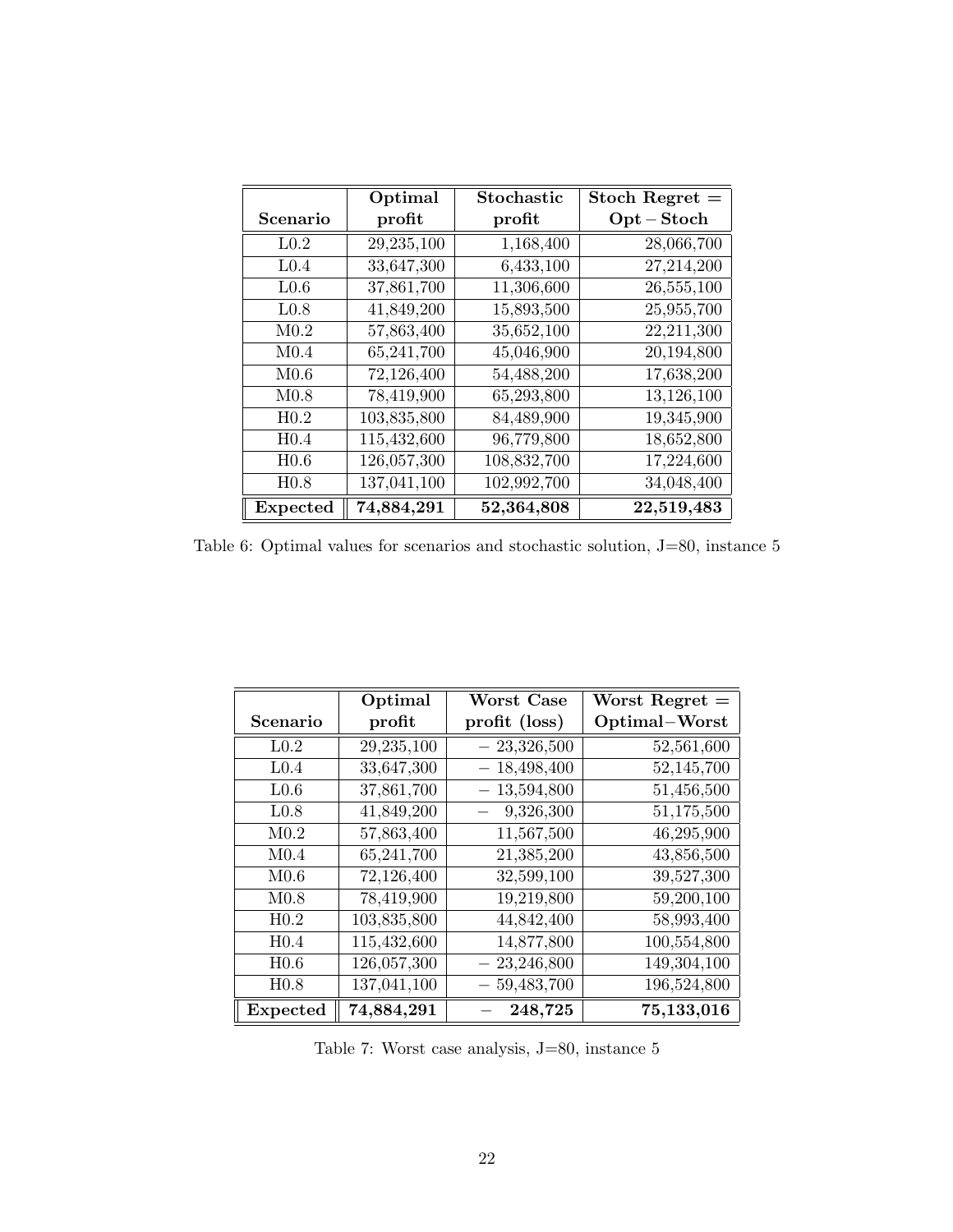worst case performance, the penalties (associated as well with a loss of market shares) in the last three scenarios lead to up to four times higher absolute regret (relative to the individual optima) than the regret due to high investments in the first seven scenarios. This explains why the the stochastic solution shifts more to the upper side of the investment range, especially with regard to the test center capability.

We extend further our analysis and present in Table 8 a full listing of the regret associated with the individual solutions of three scenarios, L0.8, M0.8 and H0.8. It can be noticed that the three scenarios feature different patterns of regret when evaluated over all the 12 scenarios. While L0.8 scenario solution incurs huge regret in the H scenarios, the H0.8 scenario solution incurs large regret especially on the L scenarios. The M0.8 scenario solution performs well on the first 8 scenarios, but still incurs substantial regret in the last 4 scenarios, especially in the very last one due to a higher penalty. Nevertheless, the solution in scenario M0.8 achieves the lowest expected regret among the individual scenario solutions (and implicitly the highest expected profit among scenarios). The trade-off made by the stochastic solution becomes now more clear, in that it incurs as less differences between the various regret values as possible. Overall, the network configuration from the stochastic solution achieves 2.67% higher expected profit and 6.05% less expected regret than the one from scenario M0.8 solution (that is, the best one in expectation among scenarios). This analysis points out that the variations in demand and returns have a critical impact on the profitability of system operation. Moreover, the actual uncertainty in such factors at the moment of strategic planning has a considerable impact on the network design decisions as well. While the impact of uncertainty seems less dependent on the specific design in the "middle" scenarios, the design based on extreme scenarios shows highly increased risk of instability. From here, the need arises for a coherent method for balancing the investment decisions, as actually achieved through the stochastic approach.

The optimal network configurations for L0.8, M0.8 and L0.8 scenarios are illustrated in Figure 3, Figure 4 and respectively Figure 5. A first remark is that the consideration of multiple processing capacities significantly enhances the ability of adjustment of network configuration to the specific requirements in each situation. Besides contributing to tailoring the scenario solutions as close as possible to the necessities in each case, the multiple capacities assumption also generates more flexibility when it comes to the design of a network which should be balanced between the individual scenarios. When compared with the configuration in the stochastic solution, the last three pictures reflect once again through a visual representation the trade-off explained by the numerical results analysis. It is the reverse channel dimension with its associated possibility for large penalty application which drives investments in higher testing capability in the stochastic solution than in an imaginary "middle" scenario. Moreover, given the usage of this testing capacity and the potentially larger volumes it could direct for re-manufacturing, a slightly "higher than average" manufacturing/re-manufacturing capacity as well is chosen in the stochastic solution. In this choice, the economies of scale involved by high capacity plants and high capacity testing centers are also exploited. As a result of uncertainty, the stochastic solution points out the in general the logistics system tends to be somewhat redundant. At the same time, however, the stochastic approach meets the implicit requirement to determine the most effective form of redundancy required, as well as an operating strategy which will be able to exploit it. The findings in this section support the main conclusion that volume is a strong driver in the design of logistics systems with remanufacturing options.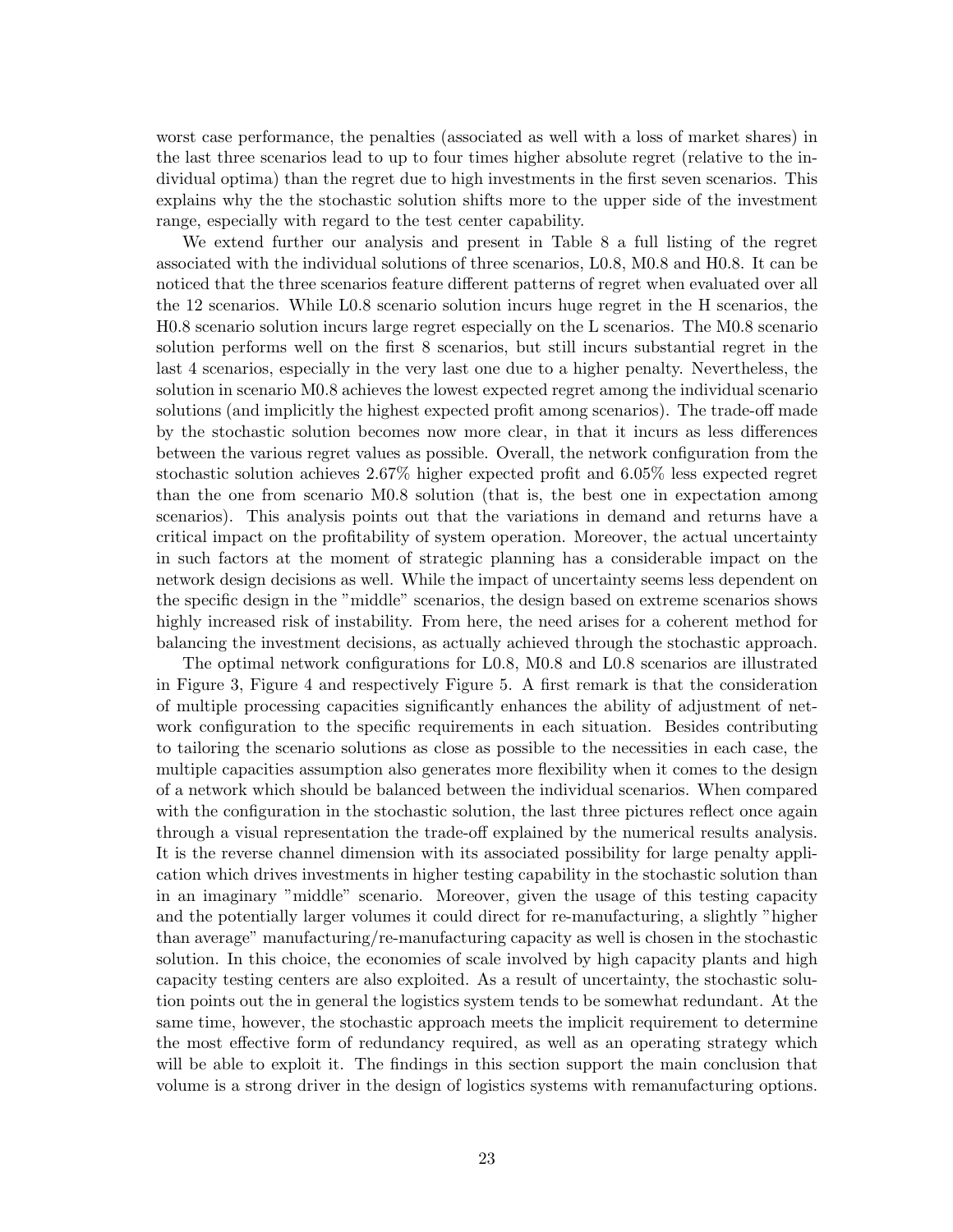

Figure 3: Optimal configuration in scenario L0.8 (J=80, instance 5)



Figure 4: Optimal configuration in scenario M0.8 (J=80, instance 5)



Figure 5: Optimal configuration in scenario H0.8 (J=80, instance 5)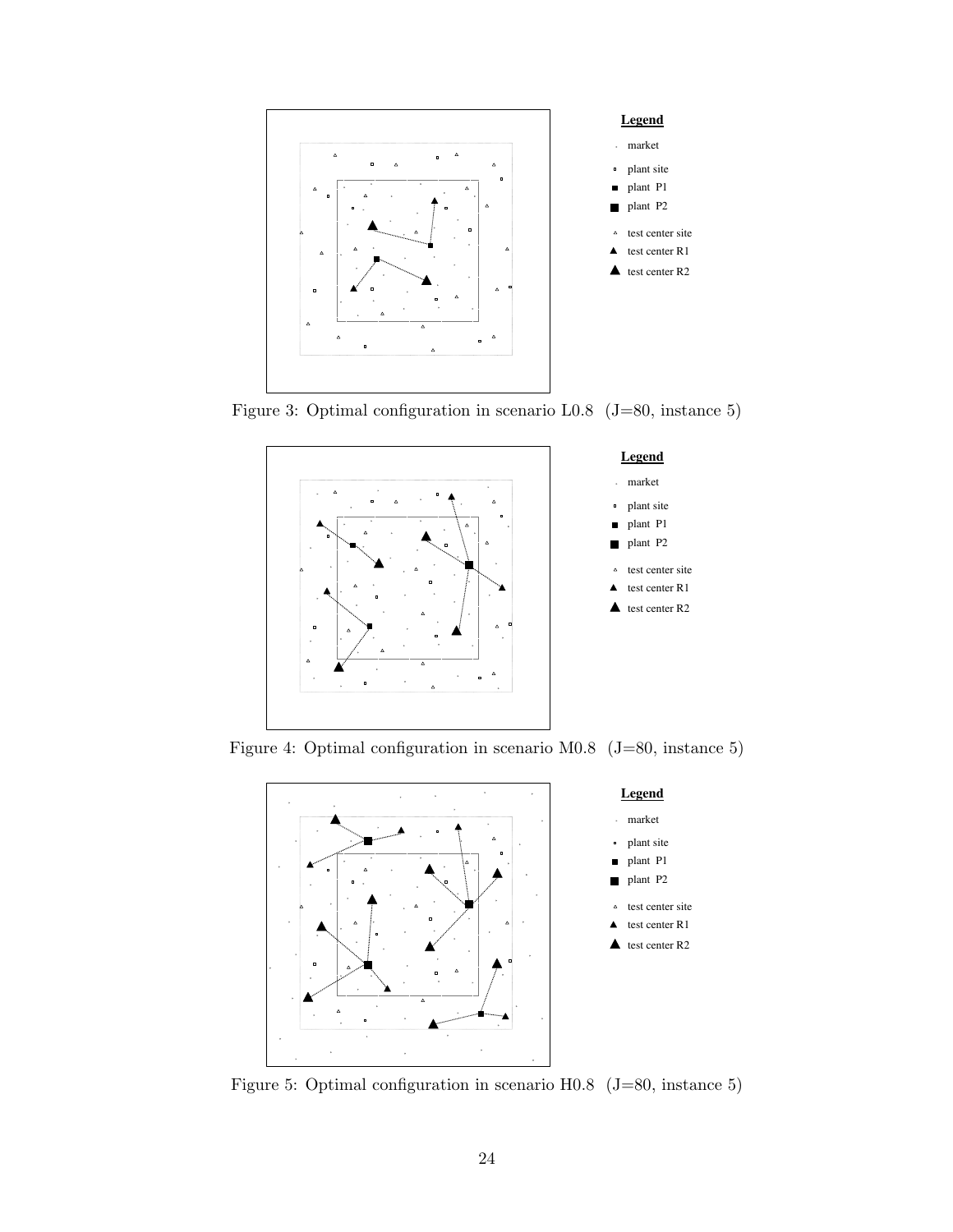|                  |               | Regret in case of design |                           |
|------------------|---------------|--------------------------|---------------------------|
| Scenario         | Scenario L0.8 | Scenario M0.8            | Scenario H <sub>0.8</sub> |
| L <sub>0.2</sub> | 2,329,500     | 20,268,900               | 52,561,600                |
| L <sub>0.4</sub> | 1,405,200     | 19,587,200               | 52,145,700                |
| L <sub>0.6</sub> | 583,800       | 18,829,300               | 51,456,500                |
| L <sub>0.8</sub> | $\theta$      | 17,865,600               | 51,175,500                |
| M <sub>0.2</sub> | 20,589,300    | 13,718,300               | 46,295,900                |
| M <sub>0.4</sub> | 22,324,700    | 9,334,700                | 43,856,500                |
| M <sub>0.6</sub> | 23,812,500    | 5,748,500                | 39,527,300                |
| M <sub>0.8</sub> | 47,209,400    | $\mathbf{0}$             | 36,351,400                |
| H <sub>0.2</sub> | 57,148,900    | 39,193,400               | 18,112,800                |
| H <sub>0.4</sub> | 83,451,200    | 32,613,800               | 11,324,100                |
| H <sub>0.6</sub> | 121,560,700   | 36,322,500               | 5,502,900                 |
| H <sub>0.8</sub> | 159,497,100   | 73, 101, 200             |                           |
| Expected         | 44,992,691    | 23,881,950               | 34,025,850                |

Table 8: Scenario regret analysis, J=80, instance 5

We resume this section with the remark that in this example the model gives insight into the appropriate network configuration based on a fairly rough division of information. Such situation is a common feature of strategic planning. The model takes such information into account based on a two-stage decision making assumption. The possible refinement of the available information, including the timing of its revealing, may require the addition of possible corrective decisions (including locational ones) to the overall analysis. However, the proposed two-stage model certainly generates valuable first step insight into the design problem by explicitly accounting for a number of alternatives. At the same time, it may serve as a potential starting point for even further advanced extensions, some of which are briefly mentioned in the next section.

## 6 Extensions

The presented model is a basic stochastic model for capacitated integral network design. This model may be extended in various ways in order to more accurately describe specific practical situations or to appropriately capture more complex decisional issues. As already mentioned, a possible extension may lead for instance to a multi-commodity model, where different quality streams may be distinguished concerning both the kind of products to be sold (new/re-manufactured) as well as various categories of returns. However, as resulting also from the numerical example above, probably one of the most desirable extensions is the explicit modelling of long-term, dynamic effects such as the step by step expanding (or shrinking) of the network based on the gradual revealing of extra information. Of specific need for building such multi-period or multi-stage models is the clarification of certain timing issues. For example, the actual amount of time for setting up the different facilities to be located should be more precisely specified in order to determine if corrective locational decisions are actually feasible in specific situations. More generally, the process of "accumulation" of incoming information should be more explicitly modelled in order to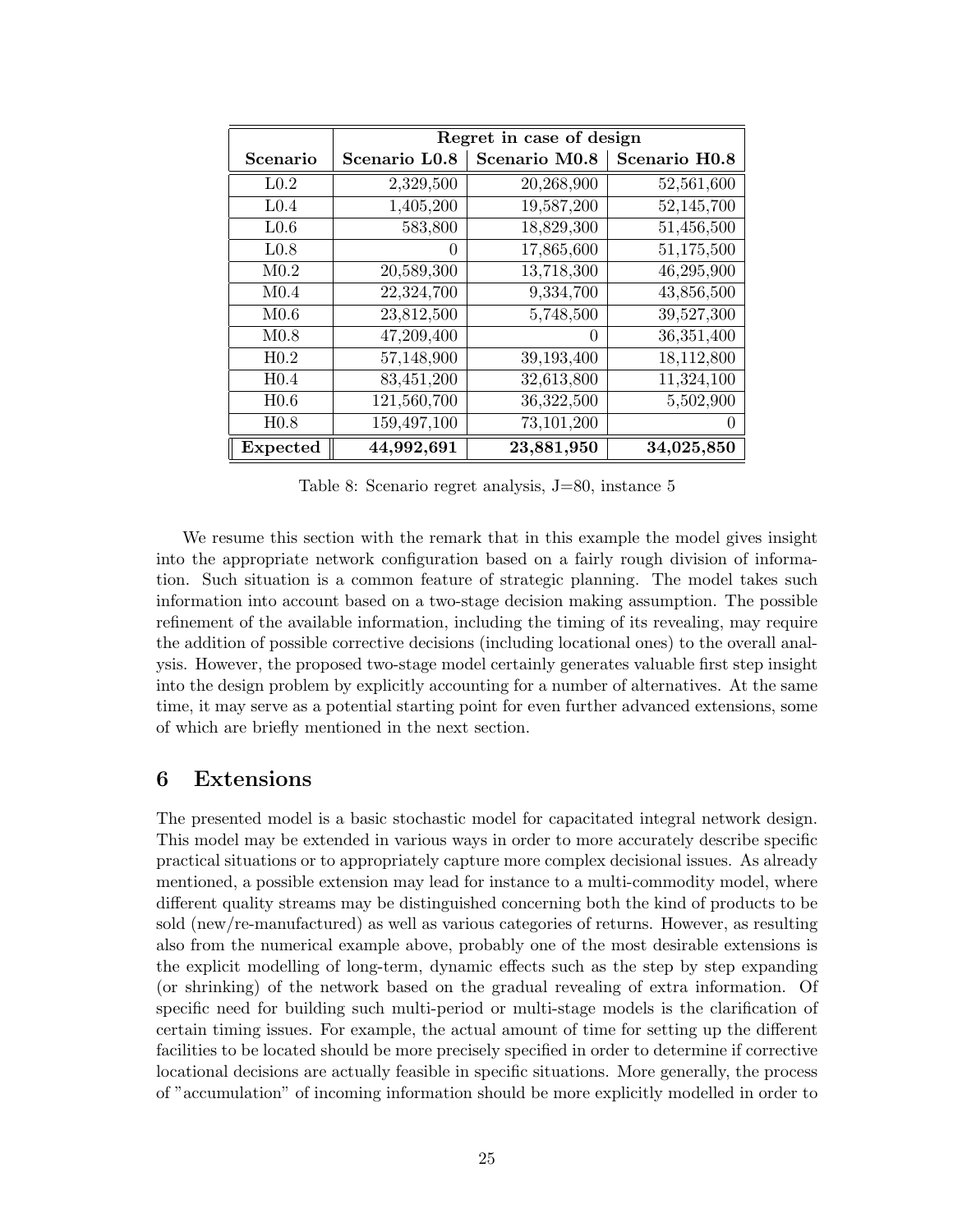determine when the solution of each stage should be executed to determine the appropriate resulting infrastructure. Extensions as such certainly deserve further attention. A general drawback, however, is expected to be the computational tractability of such formulations. Presently there is a lack of a general methodology (either exact or approximative) capable to address multi-stage stochastic integer models. In particular, network design models falling into this category in are likely to incur extreme algorithmic challenges. Main means for tackling such potential extensions are expected to remain a careful and structured modelling together with the exploitation of the resulting model structure in the solution methodology.

## 7 Summary and conclusions

We have considered in this paper a generic stochastic model for design of networks comprising both supply and return channels organized in a closed loop system. Such situations are typical for manufacturing/re-manufacturing type of systems in reverse logistics. The model accounts for a number of alternative scenarios which may be constructed based on critical levels of design parameters such as demand or returns. We propose a decomposition approach for this model based on the branch and cut procedure known as the integer L-shaped method. Computational results show a consistent performance efficiency of the method for the addressed location problem. Such solution methodology may overcome generally recognized features of stochastic network design models, such as increased problem sizes and computational difficulty. Therefore, the approach may be further employed in multiple runs in order to make a comprehensive investigation of robustness relative to the uncertainty in parameter values.

The stochastic solutions generated in a numerical setting do not coincide in general with any of the optimal solutions for the individual scenarios considered. It generates a significant improvement in terms of average performance over most of the scenario solutions. Moreover, the stochastic approach has the ability to generate qualitatively different solutions, which give increased insight into the functioning of the system. It generally exploits features such as the flexibility offered by multiple possible capacities or by economies of scale. In the particular setting considered, the attention is drawn over the finding that if one can only roughly anticipate the levels of determinant parameters such as demand and returns, the integral network to be design tends to be somewhat redundant. A stochastic solution as generated here seems particularly suitable since it is capable to determine the most effective form of redundancy required and to properly balance its usage among various alternative situations.

The findings of the overall analysis lead to the main conclusion that volume is a powerful driver in integral networks with remanufacturing options. Furthermore, the processes which can adjust as accurate as possible to the overall requirements generally enjoy a natural advantage, provided that their investment costs are not prohibitive.

We believe that models as the one considered in this paper may considerably enhance the body of quantitative approaches able to represent and highlight important issues arising in the design of reverse logistics networks. Extensions of this model may be considered in order to contribute to a broadening of the modelling approaches presently available. Eventually such models may step by step find utilization in dedicated decision support systems able to shed light on the efficient design of logistics systems of the future.